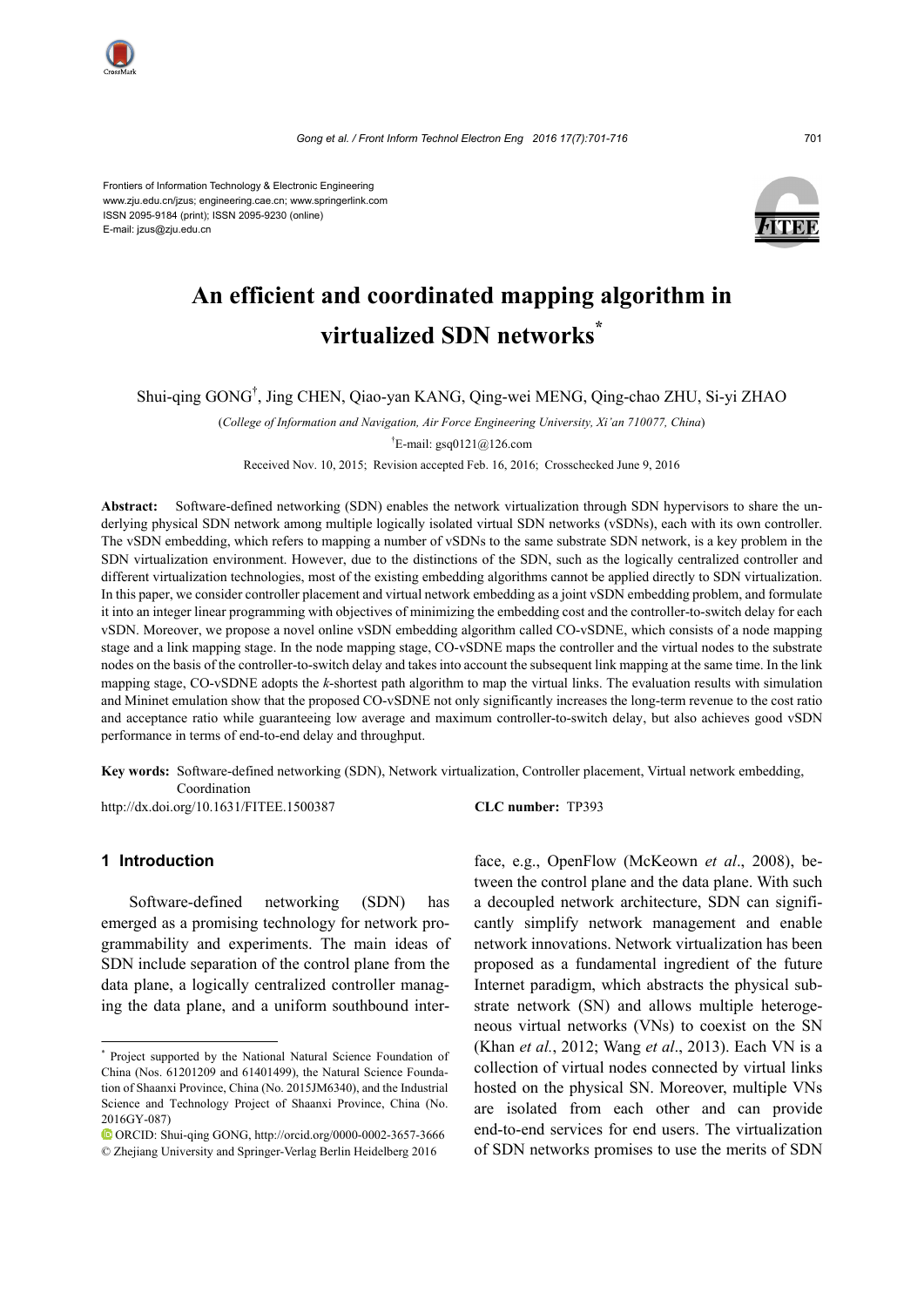and network virtualization, and has therefore gained considerable attention from both industry and academia in recent years.

The key component for the virtualization of SDN networks is the SDN hypervisor, which abstracts the physical SDN network into multiple isolated slices (VNs) for multiple tenants. Each slice is managed by its respective controller and can be operated independently by different tenants. Generally, existing hypervisors can be classified into two categories (Blenk *et al*., 2016): the centralized hypervisor that consists of a single central entity, e.g., FlowVisor (Sherwood *et al*., 2010), Advisor (Salvadori *et al*., 2011), and VerTIGO (Corin *et al*., 2012), and the distributed hypervisor that consists of several distributed virtualization functions, e.g., AutoSlice (Bozakov and Papadimitriou, 2012), FlowN (Drutskoy *et al*., 2013), and NVP (Koponen *et al*., 2014). In this study, we assume FlowVisor as the hypervisor for the virtualization of SDN networks as it is well-documented, more established, and widely used in experimental environments.

FlowVisor is a special-purpose OpenFlow controller for virtualizing and sharing SDN networks, and it sits between the control and data planes acting as the network virtualization layer. With FlowVisor, the physical SDN network is sliced in terms of switch CPU, link bandwidth, and flow tables (Sherwood *et al*., 2010). Each slice with an OpenFlow controller has its own view of virtual topology that is specified as a list of network nodes (switches) and links. Moreover, with FlowVisor in the middle that works in a transparent manner, all OpenFlow messages between slice controllers and slice switches are intercepted and rewritten according to the slice policies that define the network resources and the slice controller allocated to each slice.

The virtualization of a given physical SDN network through FlowVisor allows multiple tenants to run distinct applications on their own slices. We can consider a slice (VN) along with its corresponding controller as a virtual SDN network (vSDN). Since multiple vSDNs share the same physical SDN network with finite resources, it is crucial to efficiently assign physical network resources to vSDN requests that specify the resource requirements, which is also known as the VN embedding problem (Fischer *et al.*, 2013) in a network virtualization environment. As one of the main challenges in network virtualization, VN embedding is known to be NP-hard (Andersen, 2002) and a number of heuristic approaches have been proposed by researchers. However, because of the distinctions brought by SDN, most of the existing embedding algorithms cannot be directly applied to the SDN virtualization environment. In particular, since each vSDN on a physical SDN network has its own controller, the controller placement problem (Heller *et al.*, 2012) should be addressed when performing VN embedding. Such a problem aims to find the optimal switch location in the physical SDN network for collocating the controller to minimize the controller-to-switch delay. As a result, the controller can communicate effectively with all the switches in the same vSDN. Moreover, the differences between virtualization technology in the SDN network environment, especially resource sharing (Sherwood *et al.*, 2010), and that in traditional networks require modifications to existing VN embedding approaches.

In this paper, we focus on the mapping techniques in virtualized SDN networks to address the challenges brought by SDN. In contrast to previous work, we consider controller placement and VN embedding as a joint vSDN embedding problem for the first time, and formulate it into a multi-objective integer linear programming (ILP) to optimize the controller-to-switch delay and the mapping cost. Due to the NP-hard nature of the ILP, we then design a novel online vSDN embedding algorithm called 'CO-vSDNE' to solve this formulation. CO-vSDNE consists of two stages: (1) the node mapping stage in which controller placement and virtual node mapping are tackled, and (2) the link mapping stage. In the node mapping stage, we first attach the controller to the substrate node with the largest controller location selection factor (CLSF), which exploits the delay information of the entire network and pre-considers the subsequent virtual node and link mapping to obtain high revenue and low controller-to-switch delay. Then we construct the virtual node mapping tree (VNMT) for each vSDN according to the resources they required, and adopt the breadth first search (BFS) strategy to map virtual nodes onto the substrate nodes with the largest node ranking (NR) value, which measures the substrate node with the local resource, controller-to-switch delay, and the number of hops of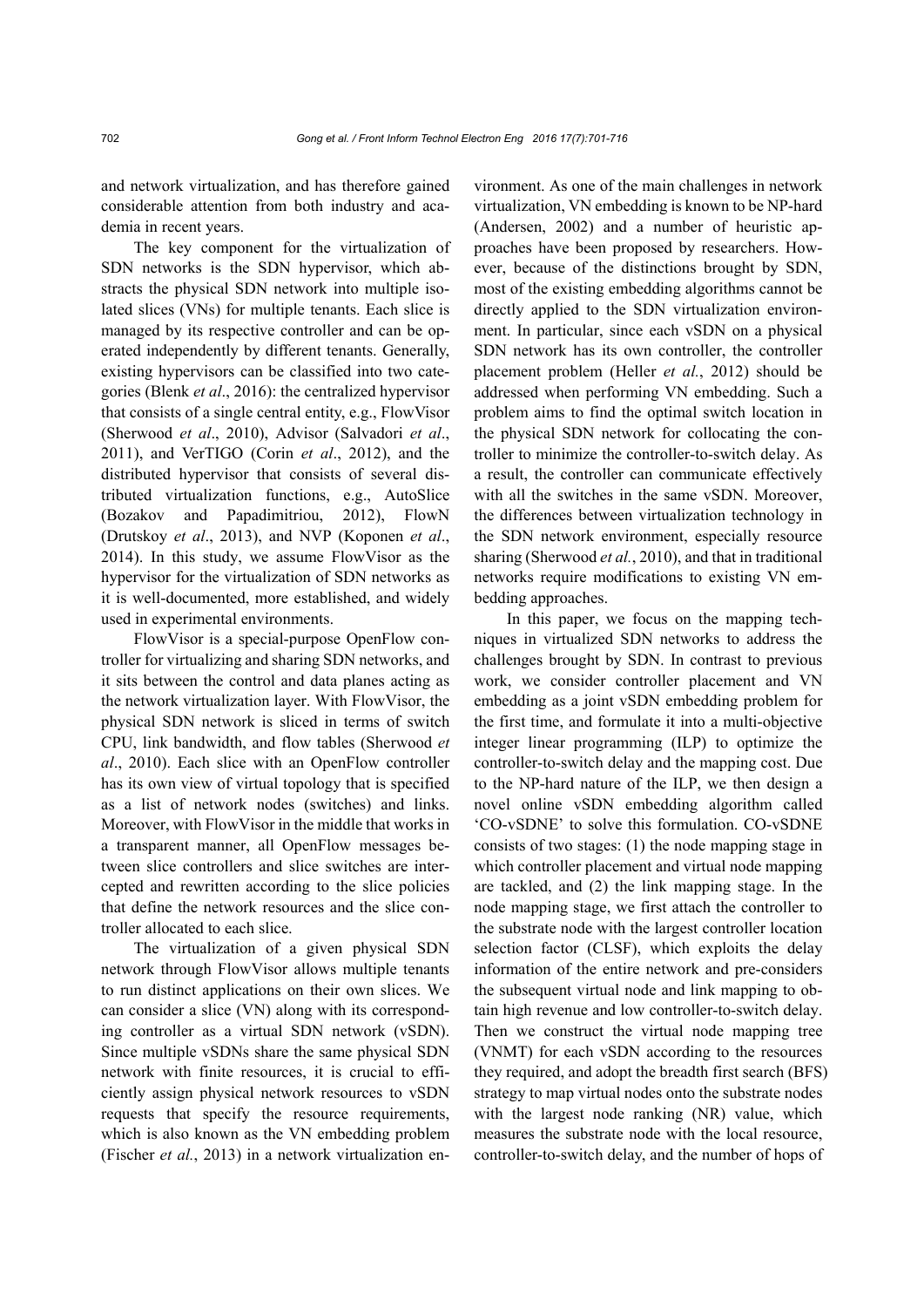substrate paths. In the link mapping stage, we map the virtual control links (controller-to-switch connections) and the virtual links using the *k*-shortest path algorithm. CO-vSDNE combines controller placement with VN embedding and introduces better coordination among controller placement, virtual node mapping, and link mapping, which enables more efficient resource utilization while guaranteeing lower controller-to-switch delay. Note that we use 'embedding' and 'mapping' interchangeably throughout this paper.

This paper presents the following major contributions:

1. To the best of our knowledge, we make the first attempt to study the online vSDN embedding problem with coordination.

2. We formulate the problem into a multiobjective ILP and design a heuristic algorithm called CO-vSDNE to minimize the controller-to-switch delay and mapping cost.

3. We conduct extensive experiments to evaluate CO-vSDNE in terms of delay, cost, revenue, throughput, etc., which demonstrates the effectiveness and efficiency of our proposed algorithm.

# **2 Related work**

The VN embedding problem refers to the mapping of VN requests to specific physical nodes and paths in the SN. Due to the multiple constraints on virtual nodes and links, VN embedding has been shown to be NP-hard. Generally, VN embedding consists of two stages: virtual node mapping where virtual nodes are mapped to substrate nodes in a one-to-one manner while satisfying resource requirements of virtual nodes, and virtual link mapping where virtual links are mapped to loop-free substrate paths while satisfying the resource requirements of virtual links.

Most previous work focuses on the general embedding problem in traditional networks, and has proposed different VN embedding algorithms with specific objectives or constraints. Cheng *et al*. (2011) considered the resources and topological attributes of nodes together, and proposed an efficient embedding algorithm through topology-aware node ranking. Di *et al.* (2014) presented a reliable heuristic VN embedding algorithm for efficient bandwidth sharing by using the cross and backup sharing scheme. Liu *et al.* (2015) focused on security-aware VN embedding, and proposed two heuristic algorithms based on the models of security demands in network virtualization. Su *et al.* (2014) considered the energy factor in performing VN embedding. They formulated the energy consumption models and proposed two energy-aware VN embedding algorithms. However, the distinctions of the SDN environment, such as the logically centralized controller and the different virtualization technologies, call for novel VN embedding algorithms.

There also exist a few studies that focus on VN embedding in SDN networks. Wang *et al.* (2014) studied the survivable VN embedding in virtualized SDN. They exploited optimal backup topology to survive a single link failure and proposed a survivable VN embedding algorithm. Mijumbi *et al.* (2014) studied the dynamic resource management in SDN-based virtualized networks. Zhou *et al.* (2014) proposed a multi-domain VN embedding mechanism for SDN to improve the scalability in performance. However, the aforementioned work on VN embedding in SDN networks considered neither the controller placement problem nor flow entry resource allocation in node mapping. They are similar to traditional VN embedding approaches and not applicable to the SDN virtualization environment.

The controller placement problem aims to find the best switch location to attach the controller directly, such that the control message delays from the controller to the switches are minimized. Such a problem was not widely studied in academia community. In particular, Heller *et al*. (2012) adopted the average and maximize delays between the controller and the switches as the performance metrics, and evaluated hundreds of existing network topologies through extensive simulations to find the optimal controller location in SDN networks. Hu *et al*. (2013) considered the reliability of the control traffic path and proposed four different controller placement algorithms for SDN networks. In this study, we combine controller placement with VN embedding for mapping online vSDN requests to the physical SDN network. Specifically, we introduce the coordination among controller placement, virtual node mapping, and link mapping, which helps increase the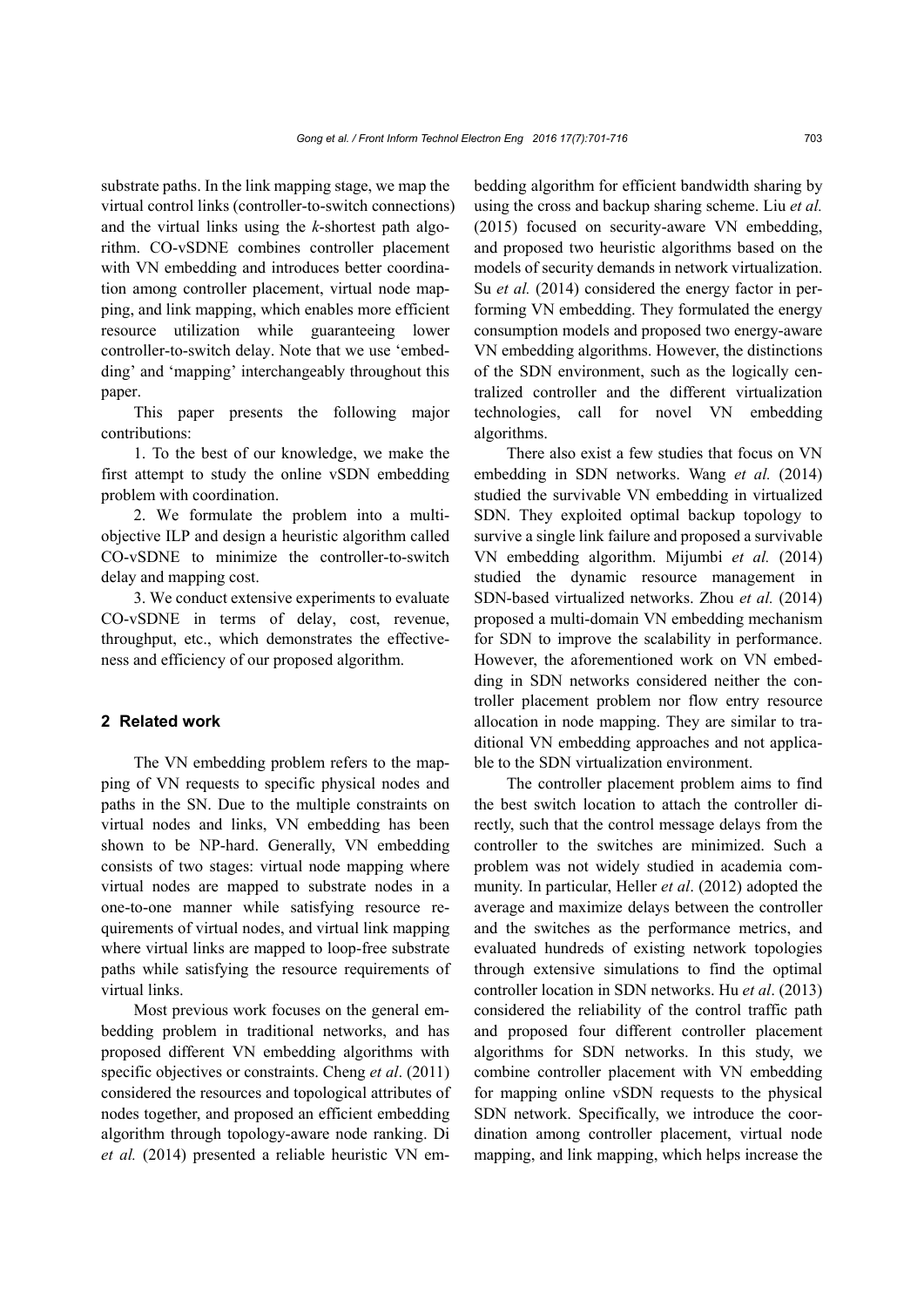utilization of physical network resources while keeping low controller-to-switch delay. Different from previous work (Demirci and Ammar, 2014) which performed the above-mentioned three stages in a sequential and uncoordinated manner, our work mends this gap.

# **3 System model**

To design the mapping of vSDN in the SDN virtualization environment, in this section we first describe the architecture of SDN virtualization, and then provide the network model.

#### **3.1 SDN virtualization architecture**

Indicated by McKeown *et al*. (2008), a typical architecture of the SDN network consists of a logically centralized controller and multiple OpenFlow (OF) switches (Fig. 1). The OF switches in the data plane communicate with the controller in the control plane via a southbound interface, i.e., OpenFlow. Moreover, the controller is responsible for assigning forwarding flow rules to switches and managing the entire network. In this study, we assume that controller-to-switch connections are deployed in in-band mode where each control path uses the existing link connections between switches in the data plane, which is more practical and cost-favorable. The architecture of SDN virtualization using FlowVisor is shown in Fig. 2. With the FlowVisor layer injected between the control plane and the data plane, multiple vSDNs can coexist on a shared underlying physical SDN infrastructure and are isolated from each other. Each vSDN consists of a managing controller and a virtual network which is composed of



**Fig. 1 Architecture of the SDN network** 



**Fig. 2 Architecture of SDN virtualization**

a set of virtual switch nodes and virtual links. A virtual switch node is hosted on a particular physical node, and a virtual link spans over a path in the underlying physical SDN network. Moreover, since the control traffic in vSDNs is operated in in-band mode, the controller in each vSDN is placed at the same location as any switch in a physical SDN infrastructure, and each controller-to-switch connection is viewed as a virtual control link that also spans over a path in the underlying physical SDN network.

## **3.2 Network model**

We take the underlying physical SDN infrastructure in Fig. 2 as the SN and model it by a weighted undirected network graph  $G_s = (N_s, L_s)$ , where  $N<sub>S</sub>$  refers to the substrate node (OF switch) set with a total number of  $|N_{\rm S}|$  nodes and  $L_{\rm S}$  the substrate link set with a total number of  $|L_S|$  links. Since FlowVisor slices the SN in terms of multiple dimensions (Sherwood *et al*., 2010), in this study we take the typical available switch CPU capacity and the available ternary content-addressable memory (TCAM) capacity as node attributes, and the available bandwidth and delay as link attributes, where switch CPU is used for communication message processing and TCAM for flow table processing. In addition, we denote  $P<sub>S</sub>$  as the set of loop-free substrate paths in the SN.

Generally, a vSDN request specifies a tenant's requirements including the topology of the VN, virtual node resources, virtual link resources, etc. Similarly, we model the VN of a vSDN request as a weighted undirected network graph  $G_V=(N_V, L_V)$ ,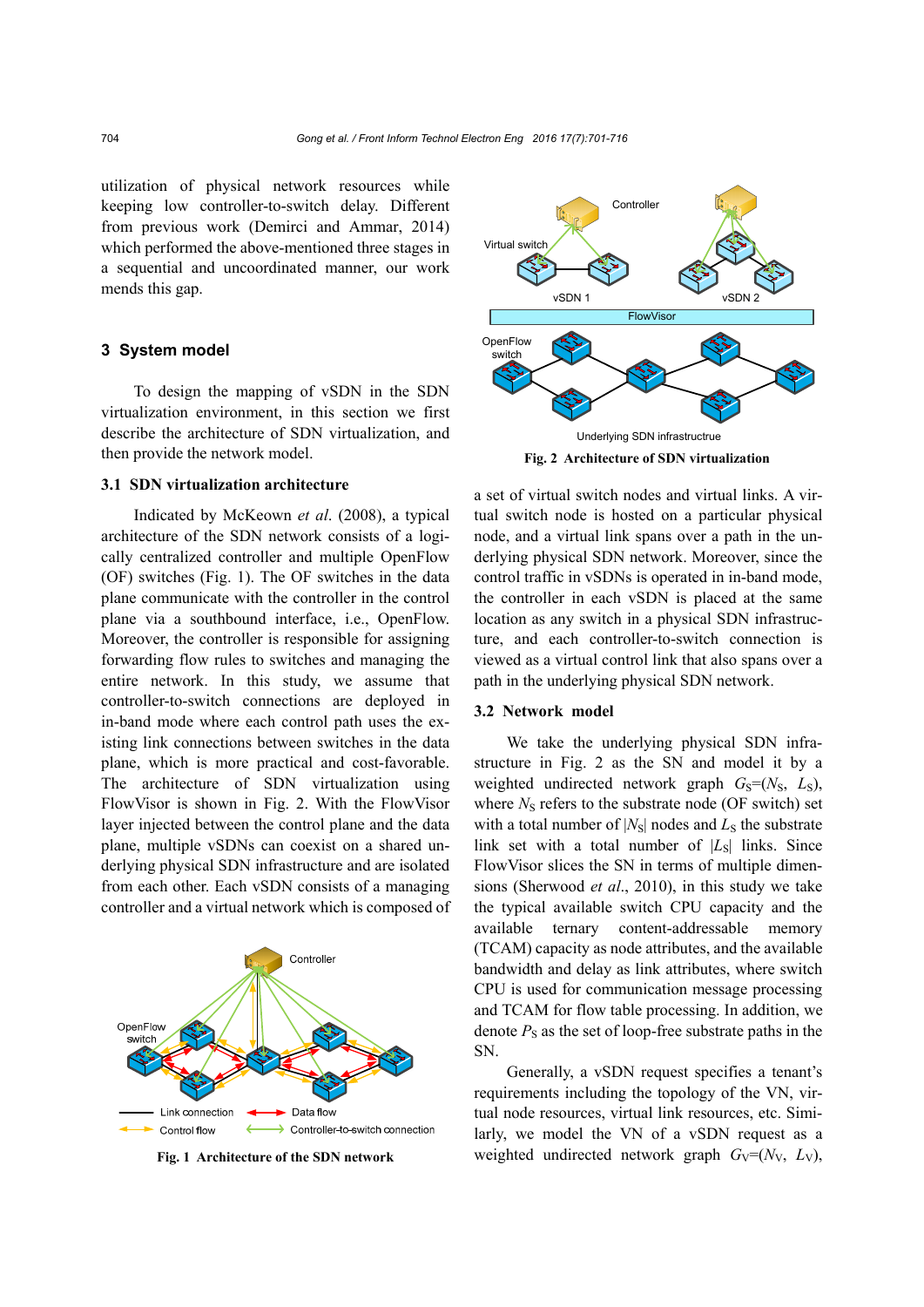where  $N_V$  refers to the set of virtual nodes with a total number of  $|N_V|$  nodes and  $L_V$  the set of virtual links with a total number of  $|L_V|$  links. We express the requirements on virtual nodes and links in terms of the attributes of nodes and links in the SN. We also denote the managing controller of a vSDN request by  $n_c$ and the set of virtual control links by  $L<sub>C</sub>$ . For each virtual control link  $l_{cv} \in L_c$ , we also consider that it requires a certain amount of bandwidth from the substrate path to which  $l_{cv}$  is mapped, to avoid control traffic congestion.

# **4 Multi-objective optimization for joint VN embedding and the controller placement problem**

When a vSDN request arrives, the SN should allocate resources to that request according to its requirements. The vSDN request will be rejected or postponed when there are not enough substrate resources available. When the vSDN request expires, the allocated substrate resources are released. The mapping of a vSDN request to the SN can be decomposed into two major components, i.e., VN embedding and controller placement. In the following, we explain each component in detail and formulate the joint VN embedding and controller placement problem as a multi-objective ILP.

# **4.1 VN embedding**

The VN embedding for a vSDN request is defined as a mapping  $M$  from  $G_V$  to a subset of  $G_S$ , such that the resource requirements of virtual nodes and links are satisfied, i.e.,  $M: G_V \to (N_s^*, P_s^*, R_s^n, R_s^1)$ , where  $N_s^* \subseteq N_s$ ,  $P_s^* \subseteq P_s$ , and  $R_s^n$  and  $R_s^1$  represent the resources of substrate nodes and links allocated to the vSDN request, respectively. As mentioned in Section 2, VN embedding can be generally decomposed into the virtual node mapping stage and the virtual link mapping stage.

#### 4.1.1 Virtual node mapping

The virtual node mapping selects suitable substrate nodes to host virtual nodes in the VN such that constraints on virtual nodes are satisfied. We define it as a mapping  $M_N: N_N \to N_S^*$  from  $N_N$  to a subset of  $N_S$ . Since each substrate node has finite CPU and TCAM capacity, the required resources of a virtual node must not exceed the available resources of the corresponding mapped substrate node. Let  $CPU(n<sub>s</sub>)$  and  $TCAM(n<sub>s</sub>)$  denote the amount of available CPU and TCAM capacity of substrate node  $n_s \in N_S$ , respectively, and  $CPU(n_v)$  and  $TCAM(n_v)$  denote the amount of required CPU and TCAM capacity of virtual node  $n_v \in N_V$ , respectively. Therefore, the capacity constraints for virtual node mapping are formulated as

$$
\forall n_i \in N_V, \forall n_j \in N_S: \n x_j^i \cdot CPU(n_i) \le CPU(n_j),
$$
\n(1)

$$
x_j^i \cdot \text{TCAM}(n_i) \le \text{TCAM}(n_j), \tag{2}
$$

where  $x_j^i \in \{0, 1\}$  is a binary variable indicating the mapping between a virtual node and a substrate node (i.e.,  $x_j^i = 1$  if virtual node  $n_i$  is mapped to substrate node  $n_i$ , and 0 otherwise). In virtual node mapping, each virtual node in the same VN is mapped to a different substrate node, and the corresponding constraints can be formulated as

$$
\forall n_i \in N_{\mathcal{V}} : \sum_{n_j \in N_{\mathcal{S}}} x_j^i = 1,\tag{3}
$$

$$
\forall n_j \in N_{\rm S} : \sum_{n_i \in N_{\rm V}} x_j^i \le 1. \tag{4}
$$

Eq. (3) ensures that each virtual node is mapped to just one substrate node, and Eq. (4) ensures that virtual nodes from the same vSDN request are mapped to different substrate nodes.

#### 4.1.2 Virtual link mapping

In virtual link mapping, we assume that the SN supports only the unsplittable flow, and each virtual link is mapped to a substrate path between the corresponding substrate nodes that host the end virtual nodes of that link. Thus, virtual link mapping can also be defined as a mapping  $M_L: L_V \to P_S^*$  from  $L_V$  to a subset of *P<sub>S</sub>*. Since each substrate link has finite bandwidth capacity which is shared by multiple virtual links, the total required bandwidth capacity of virtual links must not exceed the available bandwidth capacity of the corresponding mapped substrate link. Let  $BW(l_{ii})$  denote the amount of available bandwidth capacity of substrate link  $l_{ij} \in L_S$ , and BW( $l_{uv}$ ) the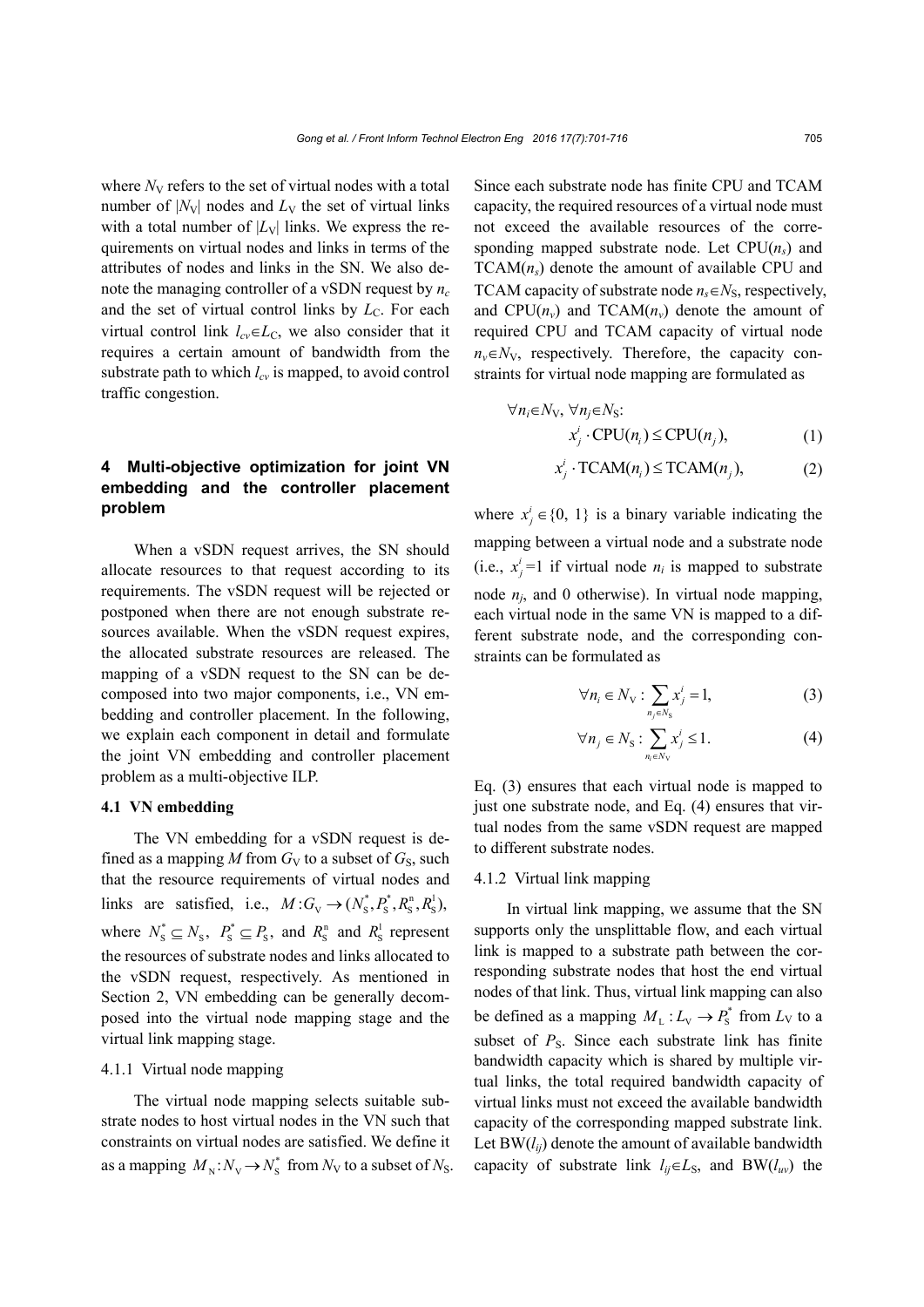required bandwidth capacity of virtual link  $l_{uv} \in L_V$ . The bandwidth capacity constraint for virtual link mapping is formulated as

$$
\forall l_{ij} \in L_{\rm S} : \sum_{l_{uv} \in L_{\rm V}} f_{ij}^{uv} \cdot \text{BW}(l_{uv}) \le \text{BW}(l_{ij}),\tag{5}
$$

where  $f_{ij}^{uv} \in \{0, 1\}$  is a binary variable indicating the mapping between a virtual link and a substrate link (i.e.,  $f_{ij}^{uv}$  =1 if the substrate path to which virtual link  $l_{uv}$  is mapped goes through the substrate link  $l_{ii}$ , and 0 otherwise). In addition, the connectivity constraints for virtual link mapping, which ensure that substrate links can be connected as a path to host a virtual link, are provided as

$$
\forall n_j \in N_S, \ \forall l_{uv} \in L_V:
$$
\n
$$
\sum_{l_{ji} \in L_S} f_{ji}^{uv} - \sum_{l_{ij} \in L_S} f_{ij}^{uv} = \begin{cases} 1, & x_j^{u} = 1, \\ -1, & x_j^{v} = 1, \\ 0, & \text{otherwise.} \end{cases} (6)
$$

#### 4.1.3 Objectives

Similar to previous work (Cheng *et al*., 2011; Li *et al.*, 2012; Ding *et al.*, 2015), we consider the long-term average revenue, long-term average cost, and long-term revenue to cost (*R*/*C*) ratio as the VN embedding objectives.

The revenue of embedding a VN  $G_V$  at time  $t$ refers to the total resources it demands, which can be formulated as

$$
R(G_{\mathbf{v}}) = \sum_{n_{\mathbf{v}} \in N_{\mathbf{v}}} \left( \text{CPU}(n_{\mathbf{v}}) + \text{TCAM}(n_{\mathbf{v}}) \right) + \sum_{l_{\mathbf{v}} \in L_{\mathbf{v}}} \text{BW}(l_{\mathbf{v}}).
$$
 (7)

The cost of embedding a VN  $G_V$  at time  $t$  is the total substrate resources allocated to that VN, which can be formulated as

$$
C(G_{\mathbf{v}}) = \sum_{n_{\mathbf{v}} \in N_{\mathbf{v}}} \left( \text{CPU}(n_{\mathbf{v}}) + \text{TCAM}(n_{\mathbf{v}}) \right) + \sum_{l_{\mathbf{w}} \in L_{\mathbf{v}}} \sum_{l_{\mathbf{y}} \in L_{\mathbf{S}}} f_{ij}^{\text{av}} \cdot \text{BW}(l_{\mathbf{w}}).
$$
\n(8)

Therefore, the long-term average revenue is defined as

$$
R = \lim_{T \to \infty} \frac{\sum_{t=0}^{T} R(G_{\rm V})}{T}.
$$
\n(9)

The long-term average cost is defined as

$$
C = \lim_{T \to \infty} \frac{\sum_{t=0}^{T} C(G_{V})}{T}.
$$
 (10)

The long-term *R*/*C* ratio is defined as

$$
R / C = \lim_{T \to \infty} \frac{\sum_{t=0}^{T} R(G_{\mathbf{V}})}{\sum_{t=0}^{T} C(G_{\mathbf{V}})}.
$$
 (11)

We can see that the *R*/*C* ratio refers to the resource utilization of the SN. The larger the *R*/*C* is, the higher the utilization of substrate resources is, and the more efficient the embedding algorithm is.

#### **4.2 Controller placement**

The controller placement problem in in-band mode aims to find the optimal switch node location in the SN to which the controller of the vSDN is attached, such that the average controller-to-switch delay can be minimized. Let  $y_j^c \in \{0, 1\}$  be a binary variable, and  $y_j^c = 1$  if controller  $n_c$  is attached to the substrate node  $n_i$ , and 0 otherwise. Thus, the controller placement constraint is formulated as

$$
\sum_{n_j \in N_S} y_j^c = 1,\tag{12}
$$

which ensures that controller  $n_c$  is attached to one switch node in the SN.

Each virtual control link  $l_{cv} \in L_C$  in a vSDN request is mapped to a substrate path between the substrate node where controller  $n_c$  is collocated and the substrate node that hosts virtual node  $n_v$ . Let BW( $l_{cv}$ ) denote the required bandwidth capacity of *lcv*. The corresponding capacity constraint for virtual control link mapping is formulated as

$$
\forall l_{ij} \in L_{\rm S} : \sum_{l_{\rm ev} \in L_{\rm C}} g_{ij}^{\rm cv} \cdot \text{BW}(l_{\rm ev}) \le \text{BW}(l_{ij}), \qquad (13)
$$

where  $g_{ij}^{cv} \in \{0, 1\}$  is the binary variable indicating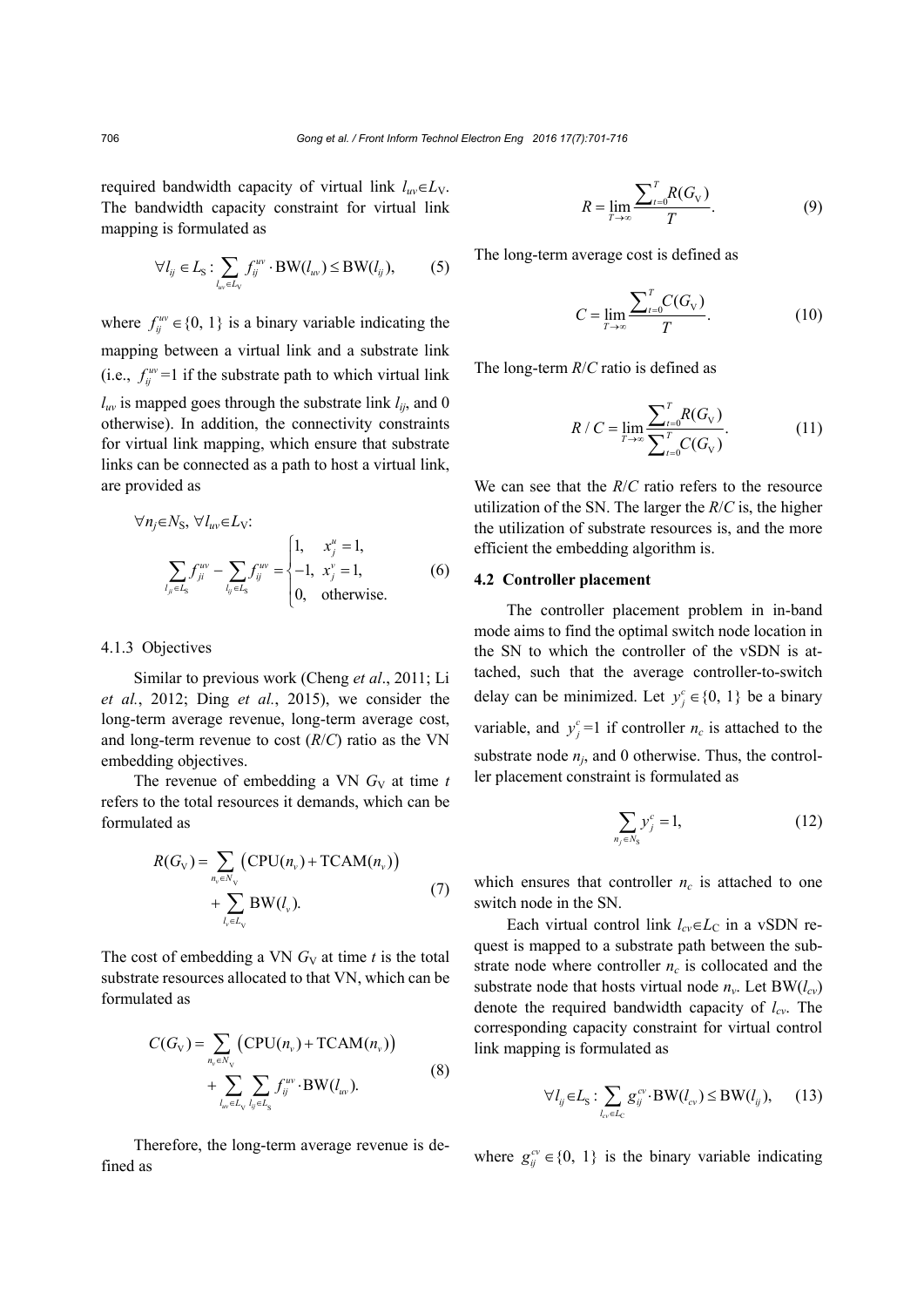the mapping between a virtual control link and a substrate link (i.e.,  $g_{ij}^{cv}$  =1 if virtual control link  $l_{cv}$ spans over substrate link *lij*, and 0 otherwise). In addition, the connectivity constraints for virtual control link mapping are provided as

$$
\forall n_j \in N_S, \ \forall l_{cv} \in L_C: \\ \sum_{l_{ji} \in L_S} g_{ji}^{cv} - \sum_{l_{ij} \in L_S} g_{ij}^{cv} = \begin{cases} 1, & y_j^c = 1, \\ -1, & x_j^v = 1, \\ 0, & \text{otherwise.} \end{cases} \tag{14}
$$

Let  $D(l_{ii})$  denote the traffic delay of substrate link  $l_{ij} \in L_S$ . Inspired by Heller *et al.* (2012), we define the average controller-to-switch delay *D* for a vSDN request as the ratio between the total delay of substrate links that virtual control links go over and the number of virtual control links, which is formulated as

$$
D = \frac{\sum_{l_{\text{ov}} \in L_{\text{C}}} \sum_{l_{ij} \in L_{\text{S}}}}{|L_{\text{C}}|},
$$
 (15)

where  $|L_C|$  denotes the total number of virtual control links in  $L_{\text{C}}$ .

Note that the switch node to which the controller is directly attached can send its control messages without going through the SN.

# **4.3 Formulation of joint VN embedding and the controller placement problem**

The formal definition of the vSDN embedding problem for joint VN embedding and controller placement in virtualized SDN networks is stated as follows. Given a substrate SDN network modeled by  $G_S=(N_S, L_S)$ , a vSDN request with a VN modeled by  $G_V=(N_V, L_V)$ , a managing controller  $n_c$ , a set of controller-to-switch connections  $L<sub>C</sub>$ , and the corresponding resource requirements, map the vSDN request to the SN in a way that will: (1) satisfy the resource requirements of virtual nodes, virtual links, and controller-to-switch connections, (2) minimize the cost of embedding the VN for this vSDN request, and (3) minimize the average controller-to-switch delay for this vSDN request.

Therefore, with the aforementioned respective formulations for VN embedding and controller placement, we formulate the vSDN embedding problem into a multi-objective ILP:

1. Objective:

$$
\begin{cases} \min C(G_{\rm V}), \\ \min D. \end{cases} \tag{16}
$$

2. Capacity constraints:

$$
\forall n_i \in N_v, \forall n_j \in N_s:
$$
  
\n
$$
\begin{cases}\n x_j^i \cdot CPU(n_i) \le CPU(n_j), \\
 x_j^i \cdot TCAM(n_i) \le TCAM(n_j).\n\end{cases}
$$
\n
$$
\forall l_{ij} \in L_s:
$$
  
\n
$$
\sum c_i^w \cdot DW(d_i) \cdot \sum c_i^w \cdot DW(d_i) \le PW(d_i)
$$

$$
\sum_{l_{uv}\in L_{V}} f_{ij}^{uv} \cdot BW(l_{uv}) + \sum_{l_{cv}\in L_{C}} g_{ij}^{cv} \cdot BW(l_{cv}) \le BW(l_{ij}).
$$
\n(18)

3. Connectivity constraints:

$$
\forall n_j \in N_{\rm s}, \forall l_{uv} \in L_{\rm v}: \\
\sum_{l_{ji} \in L_{\rm s}} f_{ji}^{uv} - \sum_{l_{ij} \in L_{\rm s}} f_{ij}^{uv} = \begin{cases} 1, & x_j^{u} = 1, \\ -1, & x_j^{v} = 1, \\ 0, & \text{otherwise.} \end{cases}
$$
(19)

$$
\forall n_j \in N_{\rm s}, \forall l_{\rm cv} \in L_{\rm C}:
$$
  

$$
\sum_{l_{ji} \in L_{\rm s}} g_{ji}^{\rm cv} - \sum_{l_{ij} \in L_{\rm s}} g_{ij}^{\rm cv} = \begin{cases} 1, & y_j^{\rm c} = 1, \\ -1, & x_j^{\rm v} = 1, \\ 0, & \text{otherwise.} \end{cases}
$$
 (20)

4. Variable constraints:

$$
\forall n_i \in N_{\mathcal{V}} : \sum_{n_j \in N_{\mathcal{S}}} x_j^i = 1, \tag{21}
$$

$$
\forall n_j \in N_{\rm S}: \sum_{n_i \in N_{\rm V}} x_j^i \le 1, \tag{22}
$$

$$
\forall n_c: \sum_{n_j \in N_S} y_j^c = 1, \qquad (23)
$$

$$
\forall n_i \in N_V, \forall n_j \in N_S: x_j^i \in \{0,1\},\tag{24}
$$

$$
\forall n_c, n_j \in N_S: y_j^c \in \{0, 1\},
$$
 (25)

$$
\forall l_{uv} \in L_{\mathbf{v}}, \forall l_{ij} \in L_{\mathbf{S}}: f_{ij}^{uv} \in \{0, 1\},\tag{26}
$$

$$
\forall l_{cv} \in L_{c}, \forall l_{ij} \in L_{s}: g_{ij}^{cv} \in \{0,1\}.
$$
 (27)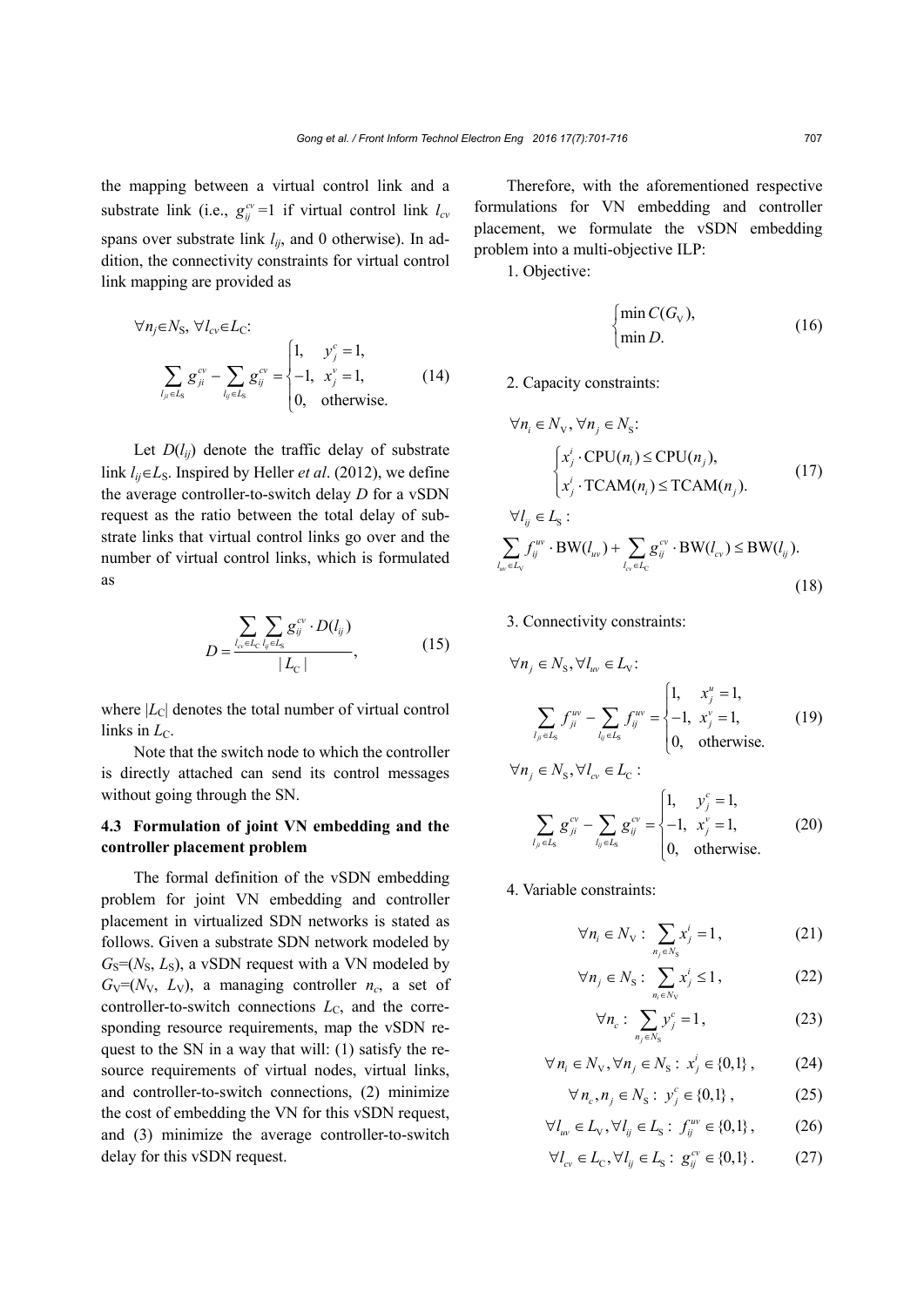# **5 Heuristic algorithm design**

Solving an ILP is known to be NP-hard (Schrijver, 1998). Although exact algorithms (e.g., branch and bound, cutting plane) can achieve optimal results, they may incur exponentially increasing running time. As a result, they cannot scale to solve large vSDN embedding problems. In this section, we propose a novel heuristic vSDN embedding algorithm, called 'CO-vSDNE', to achieve the trade-off between embedding performance and time complexity. More specifically, CO-vSDNE performs vSDN embedding in a way that minimizes both mapping cost and controller-to-switch delay while guaranteeing proper computing time. By treating the controller of a vSDN as a special virtual node and controller-to-switch connections as special virtual links, CO-vSDNE is presented as a two-stage algorithm: the node mapping stage that handles controller node mapping and virtual node mapping, and the link mapping stage that handles virtual control link mapping and virtual link mapping.

### **5.1 Node mapping**

In this stage, we first perform controller node mapping, and then virtual node mapping.

#### 5.1.1 Controller node mapping

We have two goals to achieve in this mapping. First, we want to minimize the controller-to-switch delay by selecting the optimal substrate switch location to collocate the controller. Second, as controller node mapping affects the following virtual node mapping and link mapping, we want to perform it in a way that facilitates the subsequent mapping steps.

Towards the above two goals, in our algorithm, we attach the controller node to the substrate node with the largest controller location selection factor (CLSF). The CLSF of substrate node  $n_i$  is defined as

$$
\text{CLSF}(n_i) = \sum_{n_j \in N_{\text{S}}} (\text{CPU}(n_j) + \text{TCAM}(n_j)) \frac{\text{bw}(n_i, n_j)}{\text{delay}(n_i, n_j)},
$$
\n(28)

where  $bw(n_i, n_j)$  is the available bandwidth along the shortest path from  $n_i$  to  $n_j$ , described as the minimum bandwidth along this shortest path, and delay( $n_i$ ,  $n_j$ ) is the traffic delay from  $n_i$  to  $n_j$ , which is calculated by the total delay along the shortest path from  $n_i$  to  $n_j$ .

Since virtual node mapping is not performed, we need to attach the controller node to the substrate node with the lowest average delay to all other substrate nodes, such that the average controller-toswitch delay can be minimized. Thus, CLSF considers the average delay from a node to all the others in the SN. Meanwhile, CLSF takes the available resource of substrate nodes and the bandwidth of substrate links into consideration, which can make subsequent virtual node mapping and link mapping easier, and increase the probability of accepting the vSDN requests.

# 5.1.2 Virtual node mapping

In this mapping stage, the goal is to find a substrate node to host each virtual node while minimizing the delay to the controller, and satisfying their node constraints in terms of CPU and TCAM requirements. As virtual node mapping affects subsequent link mapping, we also need to pre-consider link mapping in this virtual node mapping stage.

In our algorithm, we first sort the virtual nodes according to their required resource in descending order. The required resource of a virtual node  $n<sub>v</sub>$  is defined as

$$
H(n_v) = \big(\text{CPU}(n_v) + \text{TCAM}(n_v)\big) \sum_{l_v \in L(n_v)} \text{BW}(l_v), \tag{29}
$$

where  $L(n_v)$  is the set of adjacent links that connect directly to virtual node  $n_v$ , and BW $(l_v)$  denotes the required bandwidth resource of virtual link *lv*. The larger the *H* value of node  $n_v$  is, the more the resources it demands, and thus it is more difficult to map due to the limitation of resources in the SN.

Then, we construct the virtual node mapping tree (VNMT) for the VN in a vSDN request, which can effectively decrease the number of hops of substrate paths to which virtual links are mapped. VNMT is a mapping tree constructed according to the *H* values of virtual nodes and the topology of VN. Specifically, the construction of the VNMT works as follows. For a given VN, we first select the virtual node with the largest *H* value as the root node. Then those virtual nodes that connect directly to the root by virtual links become its children from left to right according to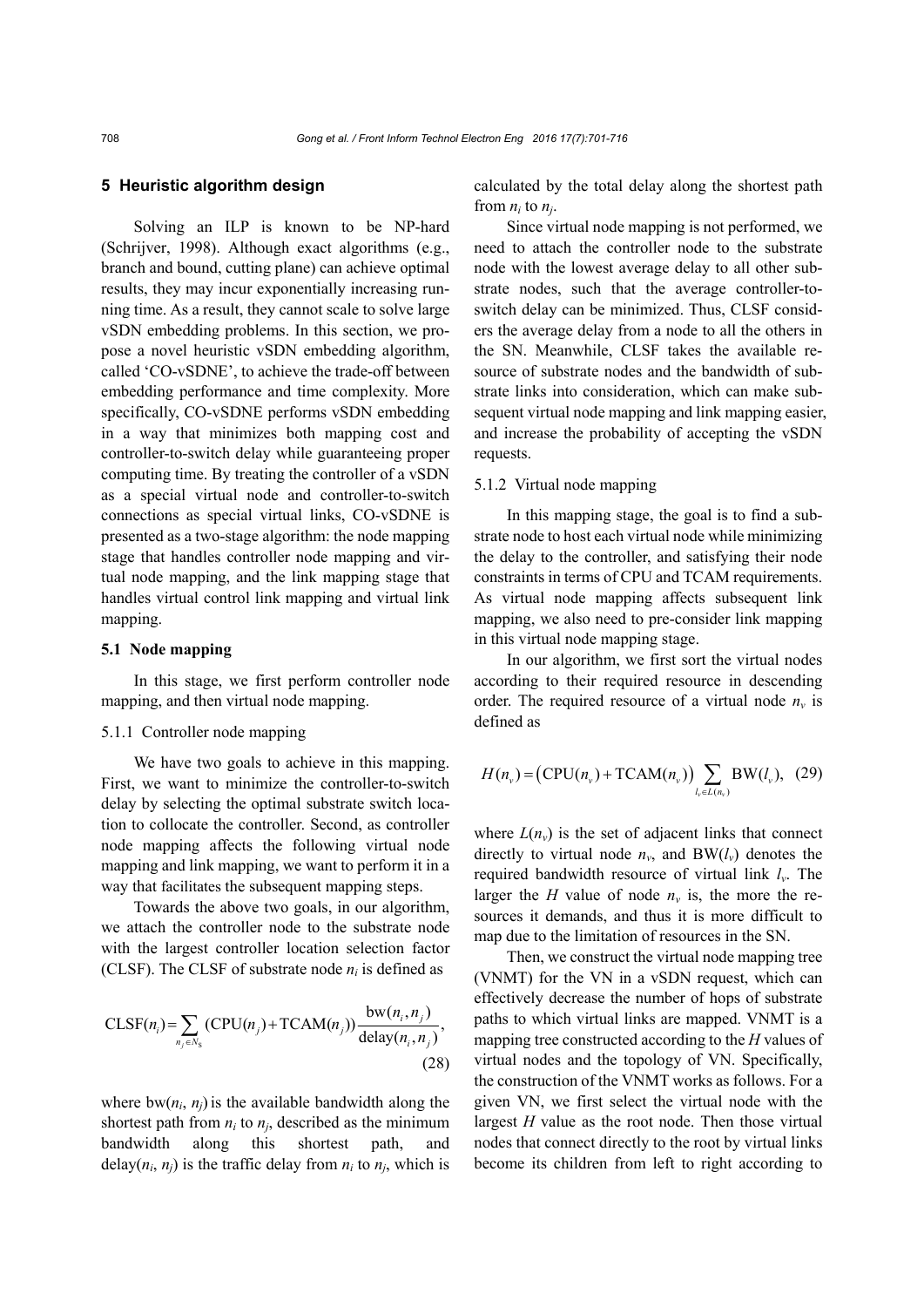descending order of their *H* values. Other virtual nodes in VN are constructed recursively in a similar way.

After constructing VNMT, CO-vSDNE adopts the breadth first search (BFS) strategy to map the virtual nodes. For the root node of VNMT, CO-vSDNE maps it to the substrate node with the largest *H* value, which represents the available resources of a substrate node. For the other virtual nodes, CO-vSDNE maps them to substrate nodes with the largest NR, which is a metric for selecting the substrate nodes in the virtual node mapping stage (see Eq. (31)). In particular, when we map a virtual node  $n_v$ , we first build a set of candidate substrate nodes *Ω*(*nv*) for  $n_v$ , which consists of substrate nodes that are unmapped with any other node in the same vSDN request, and whose available node resources can satisfy the requirements of  $n_v$ , i.e.,

$$
\Omega(n_v) = \{n_s | CPU(n_v) \le CPU(n_s),\newline \text{TCAM}(n_v) \le TCAM(n_s), n_s \in N_S\}. (30)
$$

Then we map virtual node  $n<sub>v</sub>$  to candidate substrate node  $n_s$  with the largest NR value, which is defined as

$$
NR(n_s) = \frac{H(n_s)}{\text{delay}(M_N(n_c), n_s) \cdot \text{hops}(M_N(f(n_v)), n_s)},
$$
\n(31)

where  $H(n<sub>s</sub>)$  denotes the available resources of substrate node  $n_s$  and is calculated by Eq. (29),  $M_N(n_c)$ denotes the substrate node to which controller  $n_c$  is attached, delay( $M_N(n_c)$ ,  $n_s$ ) denotes the control message delay from  $M_N(n_c)$  to  $n_s$  in the SN.  $f(n_v)$  denotes the father node of  $n_v$  in VNMT,  $M_N(f(n_v))$  denotes the substrate node to which  $f(n_v)$  is mapped, and hops( $M_N(f(n_v))$ ,  $n_s$ ) denotes the number of hops for the shortest path from  $f(n_v)$  to  $n_s$  in the SN.

The substrate node's NR is proportional to its *H* value, and inversely proportional to delay( $M_N(n_c)$ ,  $n_s$ ) and hops( $M_N(f(n_v))$ ,  $n_s$ ). The reasons why we take NR as the node selection metric are as follows: (1) The substrate node with a larger *H* value indicates that the node's available resource is richer, and selecting the substrate node with a larger *H* value helps balance the stress on substrate nodes; (2) Mapping the virtual node to the substrate node with low delay( $M_N(n_c)$ ,  $n_s$ ) can reduce the controller-to-switch delay; (3) As the

virtual node  $f(n_v)$  has been mapped to the SN, if hops( $M_N(f(n_v))$ ,  $n_s$ ) is too large, the cost of mapping the virtual link between  $n_v$  and  $f(n_v)$  will be too large according to Eq. (8), resulting in low resource utilization of the SN. Therefore, based on VNMT and NR, the virtual node mapping algorithm can keep the mapped substrate nodes connected closely to each other, and is favorable for the following link mapping. Algorithm 1 shows the details of the node mapping algorithm.

| Algorithm 1 Node mapping                                                 |  |  |
|--------------------------------------------------------------------------|--|--|
| <b>Input:</b> $G_S = (N_S, L_S), G_V = (N_V, L_V), n_c$                  |  |  |
| <b>Output:</b> node mapping solution                                     |  |  |
| /*Controller node mapping*/                                              |  |  |
| Compute the shortest path for all node pairs $(n_i, n_j)$ , s.t. $n_i$ , |  |  |
| $n_i \in N_{\rm S}$                                                      |  |  |
| Calculate the delay for all such node pairs                              |  |  |
| for each substrate node $n_s \in N_S$ do                                 |  |  |
| Calculate $CLSF(n_s)$                                                    |  |  |
| end for                                                                  |  |  |
| Attach controller node $n_c$ to the substrate node with the              |  |  |
| largest CLSF value                                                       |  |  |
| /*Virtual node mapping*/                                                 |  |  |
| <b>for</b> each virtual node $n_v \in N_V$ <b>do</b>                     |  |  |
| Calculate $H(n_v)$                                                       |  |  |
| end for                                                                  |  |  |
| Construct the VNMT for $G_V$ according to H values of virtual            |  |  |
| nodes in descending order                                                |  |  |
| Map the root node of VNMT to the substrate node with the                 |  |  |
| largest $H$ value                                                        |  |  |
| for other unmapped nodes in the VNMT do                                  |  |  |
| Choose the virtual node $nv$ using the BFS strategy, and                 |  |  |
| construct the substrate candidate set $\Omega(n_v)$ for $n_v$            |  |  |
| if $\Omega(n_v) = \varnothing$ then                                      |  |  |
| return NODE MAPPING FAILED<br>else                                       |  |  |
|                                                                          |  |  |
| for each candidate node $n_s \in \Omega(n_v)$ do<br>Calculate $NR(n_s)$  |  |  |
| end for                                                                  |  |  |
| Map $n_v$ to the candidate node $n_s$ with the largest NR                |  |  |
| value                                                                    |  |  |
| end if                                                                   |  |  |
| end for                                                                  |  |  |
| return NODE MAPPING SUCCESS                                              |  |  |
|                                                                          |  |  |

#### **5.2 Link mapping**

In the link mapping stage, similar to the previous work (Cheng *et al*., 2011; Li *et al.*, 2014), CO-vSDNE adopts the *k*-shortest path algorithm (Eppstein, 1998) to map each virtual link to a substrate path between the corresponding substrate nodes that host the end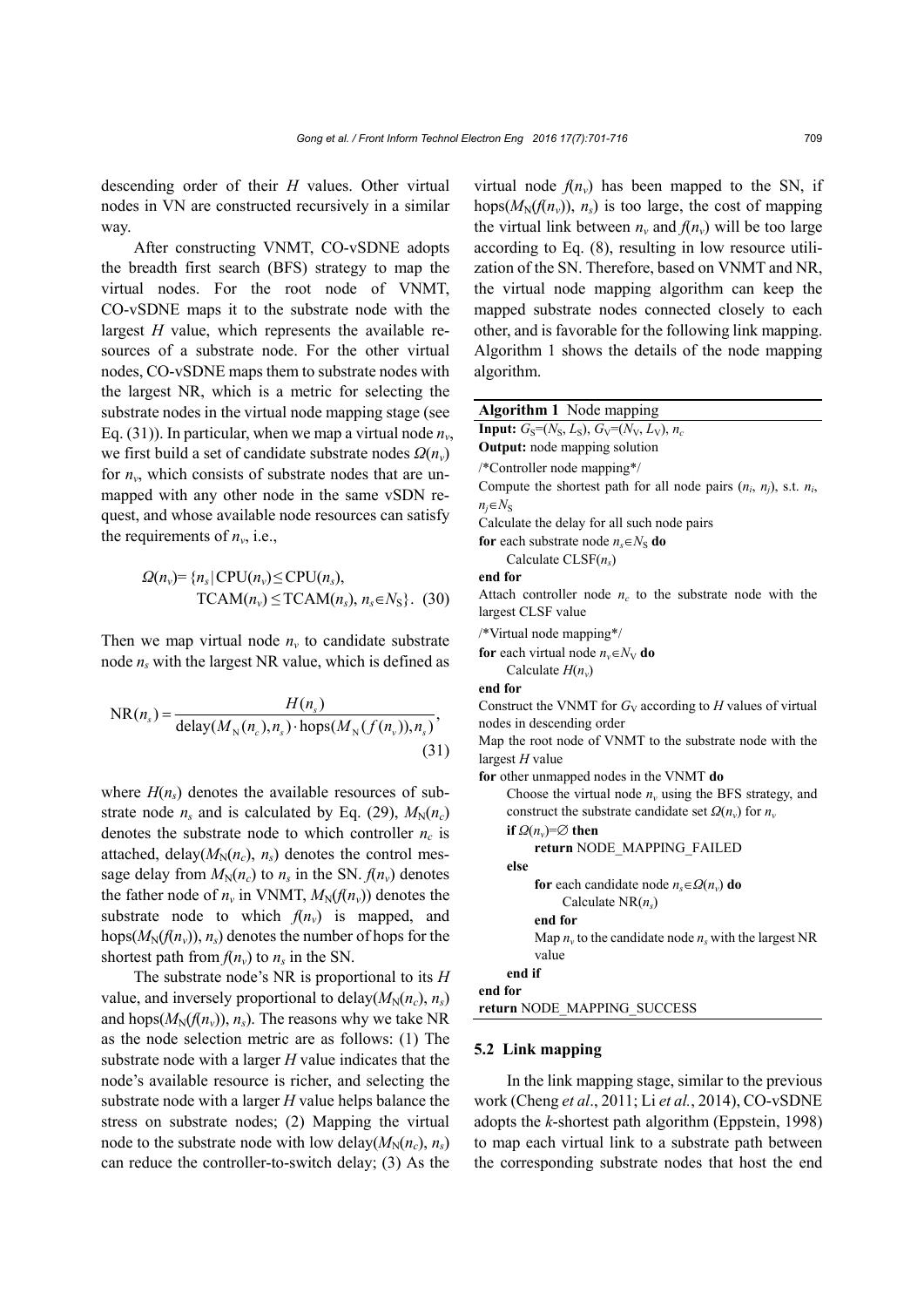**Algorithm 2** Link mapping

nodes of that virtual link (Algorithm 2). Since different substrate paths to which virtual links are mapped may share the same substrate links and compete for their limited bandwidth resources, it may be difficult or even impossible to map virtual links with large bandwidth requirements due to the limitation of bandwidth resources in the SN. Therefore, virtual links with large required bandwidth should be mapped in priority. Specifically, to map a virtual control link  $l_{cv} \in L_C$ , the link mapping algorithm searches the *k*-shortest paths by increasing *k*, and stops the search if it finds a set of paths that have the same number of hops and satisfy the bandwidth constraint of  $l_{cv}$ . We then map  $l_{cv}$  to the substrate path with the lowest delay in this set. For each virtual link  $l_{uv} \in L_V$ , we also adopt the *k*-shortest path algorithm to map virtual links to substrate paths.

# **5.3 CO-vSDNE algorithm**

In a realistic SDN virtualization scenario, vSDN requests may not always arrive one by one in regular intervals. The scenario that multiple vSDN requests arrive at the same time may occur. Thus, to be applied in a real-time scenario, our vSDN embedding algorithm is designed to be executed once in every constant time interval. This time interval depends on the permissible waiting periods of incoming vSDN requests and the processing time of the embedding work.

The detailed procedure of CO-vSDNE is shown in Algorithm 3. The node ranks for CLSF, *H*, and NR can be computed in polynomial time in terms of  $|G_{\rm S}|$ and  $|G_V|$ , and the link mapping algorithm can also be finished in polynomial time in terms of  $|G_S|$ ,  $|G_V|$ ,  $|L_C|$ , and *k*. Thus, CO-vSDNE is a polynomial-time algorithm.

#### **6 Performance evaluation**

In this section, we first evaluate our proposed vSDN embedding algorithm in terms of controllerto-switch delay, *R*/*C* ratio, and acceptance ratio with extensive simulations. Then, to gain insights into how our proposed algorithm is influencing vSDN performance, we focus on the advantages of our algorithm in terms of end-to-end delay and throughput with Mininet (Lantz *et al*., 2010) emulation.

| <b>Input:</b> $G_S=(N_S, L_S)$ , $G_V=(N_V, L_V)$ , $n_c$ , $L_C$ , node mapping |  |  |
|----------------------------------------------------------------------------------|--|--|
| solution                                                                         |  |  |
| <b>Output:</b> link mapping solution                                             |  |  |
|                                                                                  |  |  |
| /*Virtual control link mapping*/                                                 |  |  |
| Rank the virtual control links $l_{cv} \in L_C$ according to the re-             |  |  |
| quired bandwidth in descending order                                             |  |  |
| for each unmapped virtual control link $l_{cv} \in L_C$ do                       |  |  |
| Search the k-shortest paths between the selected nodes<br>in the SN              |  |  |
| <b>if</b> link bandwidth constraint of $l_{cv}$ is satisfied <b>then</b>         |  |  |
| Map $l_{cv}$ to the k-shortest substrate path with the                           |  |  |
| lowest delay                                                                     |  |  |
| else                                                                             |  |  |
| return LINK MAPPING FAILED                                                       |  |  |
| end if                                                                           |  |  |
| end for                                                                          |  |  |
|                                                                                  |  |  |
| /*Virtual link mapping*/                                                         |  |  |
| Rank the virtual links $l_{uv} \in L_V$ according to the required                |  |  |
| bandwidth in descending order                                                    |  |  |
| for each unmapped virtual link $l_{uv} \in L_V$ do                               |  |  |
| Search the k-shortest paths between the selected nodes                           |  |  |
| in the SN                                                                        |  |  |
| if a path is found that can satisfy the link bandwidth                           |  |  |
| constraint of $l_{uv}$ then                                                      |  |  |
| Map $l_{uv}$ to this path                                                        |  |  |
| else                                                                             |  |  |
| return LINK _MAPPING_FAILED                                                      |  |  |
| end if                                                                           |  |  |
| end for                                                                          |  |  |
| return LINK_MAPPING_SUCCESS                                                      |  |  |

#### **Algorithm 3** CO-vSDNE

Sort the vSDN requests within the same time interval according to their revenues in descending order **for** all unmapped vSDN requests **do**

| Select the vSDN request with the maximum revenue         |  |
|----------------------------------------------------------|--|
| Map the virtual nodes and the controller of this request |  |
| using the node mapping algorithm                         |  |
| if NODE MAPPING SUCCESS then                             |  |
| Map the virtual links of this request using the link     |  |
| mapping algorithm                                        |  |
| end if                                                   |  |
| if LINK MAPPING SUCCESS then                             |  |
| Occupy the substrate resources and update the            |  |
| state of the substrate network                           |  |
| Set the state of this request to MAPPING                 |  |
| <b>SUCCESS</b>                                           |  |
| continue                                                 |  |
| end if                                                   |  |
| Set the state of this request to MAPPING FAILED          |  |
| end for                                                  |  |
|                                                          |  |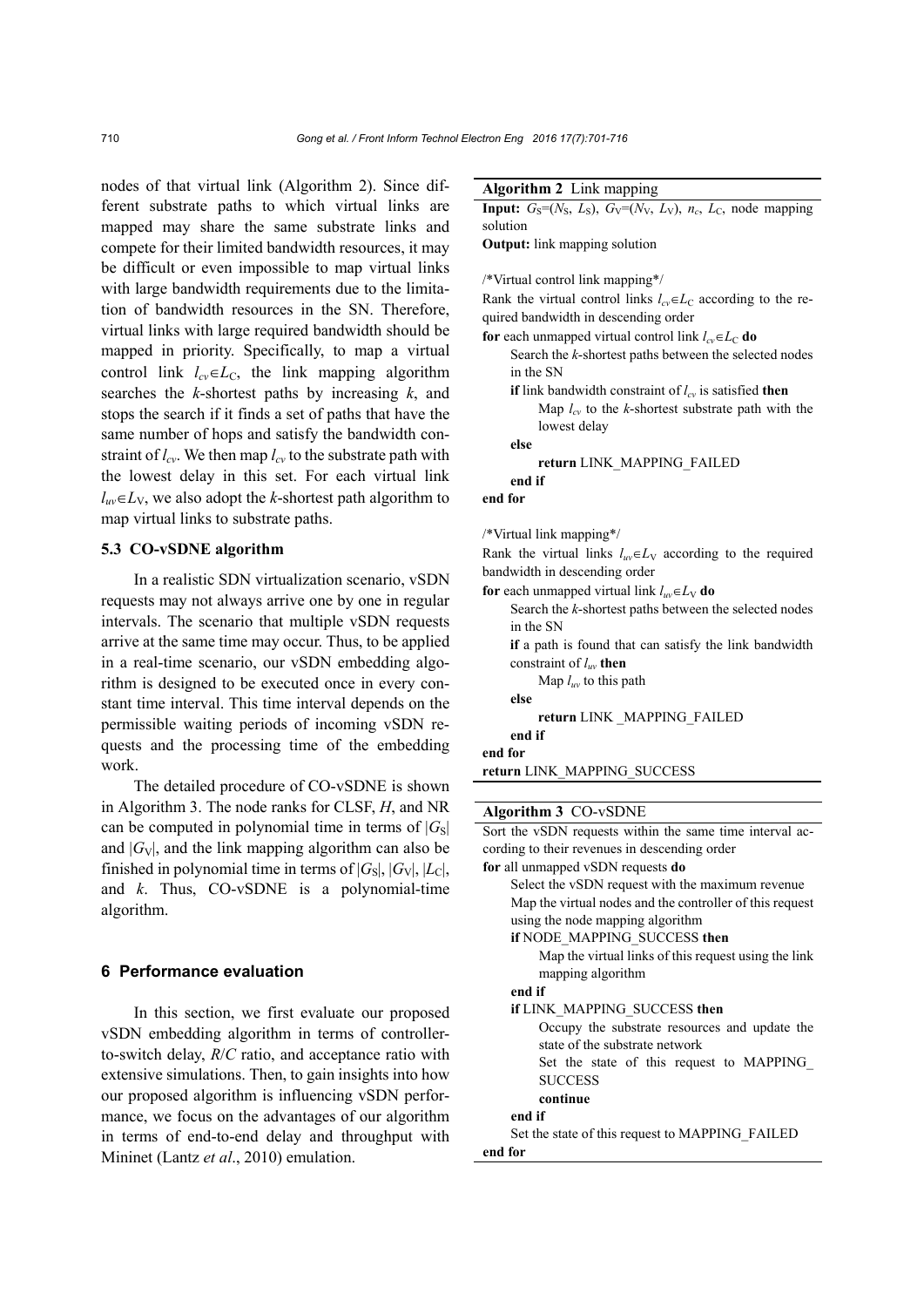#### **6.1 Simulation environment**

Similar to most previous work, we use the GT-ITM tool (Zegura *et al*., 1996) to generate topologies of the SN and vSDN requests. The SN is configured with 100 nodes, and each pair of substrate nodes is randomly connected with a probability of 0.5. For each substrate node, the capacities of available CPU and TCAM resources are uniformly distributed between 50 and 100, respectively. For each substrate link, the delay follows a uniform distribution ranging from 5 to 20 ms, and the capacity of available bandwidth resource is also uniformly distributed between 50 and 100.

We varied the scales of vSDN requests in small, regular, and large sizes; specifically, the number of virtual nodes is uniformly distributed between 2 and 10, 10 and 20, 20 and 50, respectively. For each vSDN request of different scales, the virtual link connectivity rate of the virtual node pair is set to 0.5, and each virtual node is connected directly to the controller node by a virtual control link. All of the quality-ofservice (QoS) requirements (i.e., CPU, TCAM, and bandwidth) of virtual nodes, virtual control links, and virtual links are real numbers uniformly distributed between 0 and 50. Moreover, similar to most previous work on VN embedding, we assume that the arrival of vSDN requests follows the Poisson process with an average arrival rate of 5 vSDN requests per 100 time units, and each vSDN request has an exponentially distributed lifetime with an average of 1000 time units.

As controller-to-switch delay and the mapping cost are the two objects of CO-vSDNE optimization, we use the following metrics to evaluate our algorithm: (1) the long-term average (maximum) controller-to-switch delay, which is defined as the ratio between the total average (maximum) controller-to-switch delay for each vSDN that has been mapped successfully and the number of successfully mapped vSDNs in the long run, (2) the long-term *R*/*C* ratio according to Eq. (11), and (3) the acceptance ratio of vSDN requests, defined as the ratio between the number of vSDN requests mapped successfully to the number of total arrival vSDN requests. As there are no existing algorithms that tackle the online vSDN embedding problem, we compare CO-vSDNE with its two simpler variations: the uncoordinated naive delay-minimizing vSDN embedding algorithm (DM-vSDNE), and the pure cost-minimizing vSDN embedding algorithm (CM-vSDNE) (Table 1). We run our simulations under each condition for 50 000 time units to achieve a stable-state performance. Ten instances are performed for each simulation and the average values are recorded as the final result.

**Table 1 Algorithm comparison**

| Algorithm | Description                                         |
|-----------|-----------------------------------------------------|
|           | CO-vSDNE Our efficient and coordinated vSDN em-     |
|           | bedding algorithm                                   |
|           | DM-vSDNE Place the controller of vSDN randomly, and |
|           | then map virtual nodes to the closest sub-          |
|           | strate nodes with sufficient node resources         |
|           | to minimize the controller-to-switch delay          |
|           | CM-vSDNE Place the controller of vSDN randomly, and |
|           | execute the virtual node mapping algo-              |
|           | rithm of CO-vSDNE without regard to                 |
|           | delays (i.e., cut the delay part in $NR(n_s)$ )     |
|           | to minimize the mapping cost                        |

#### **6.2 Simulation results**

## 6.2.1 Comparison on regular-sized vSDN scale

We first investigate the performance of our CO-vSDNE algorithm in terms of long-term average and maximum controller-to-switch delays, the long-term *R*/*C* ratio, and the acceptance ratio. The simulations are performed on regular-sized vSDN scale. The comparison results are shown in Fig. 3.

Fig. 3a shows the long-term average controllerto-switch delay for all three vSDN embedding algorithms in stable state. It can be seen that CO-vSDNE produces very close delays to DM-vSDNE, even though CO-vSDNE is trying to minimize the mapping cost, and CM-vSDNE produces obviously higher delays. This is because CO-vSDNE considers attaching the controller to the substrate node with the lowest delay compared to all other substrate nodes in controller node mapping, which makes the following virtual node mapping easier and therefore obtains low delays. The long-term maximum controller-to-switch delays shown in Fig. 3b present a similar pattern: the maximum delays produced by CO-vSDNE and DM-vSDNE are close to each other, and the maximum delays produced by CM-vSDNE are higher as expected.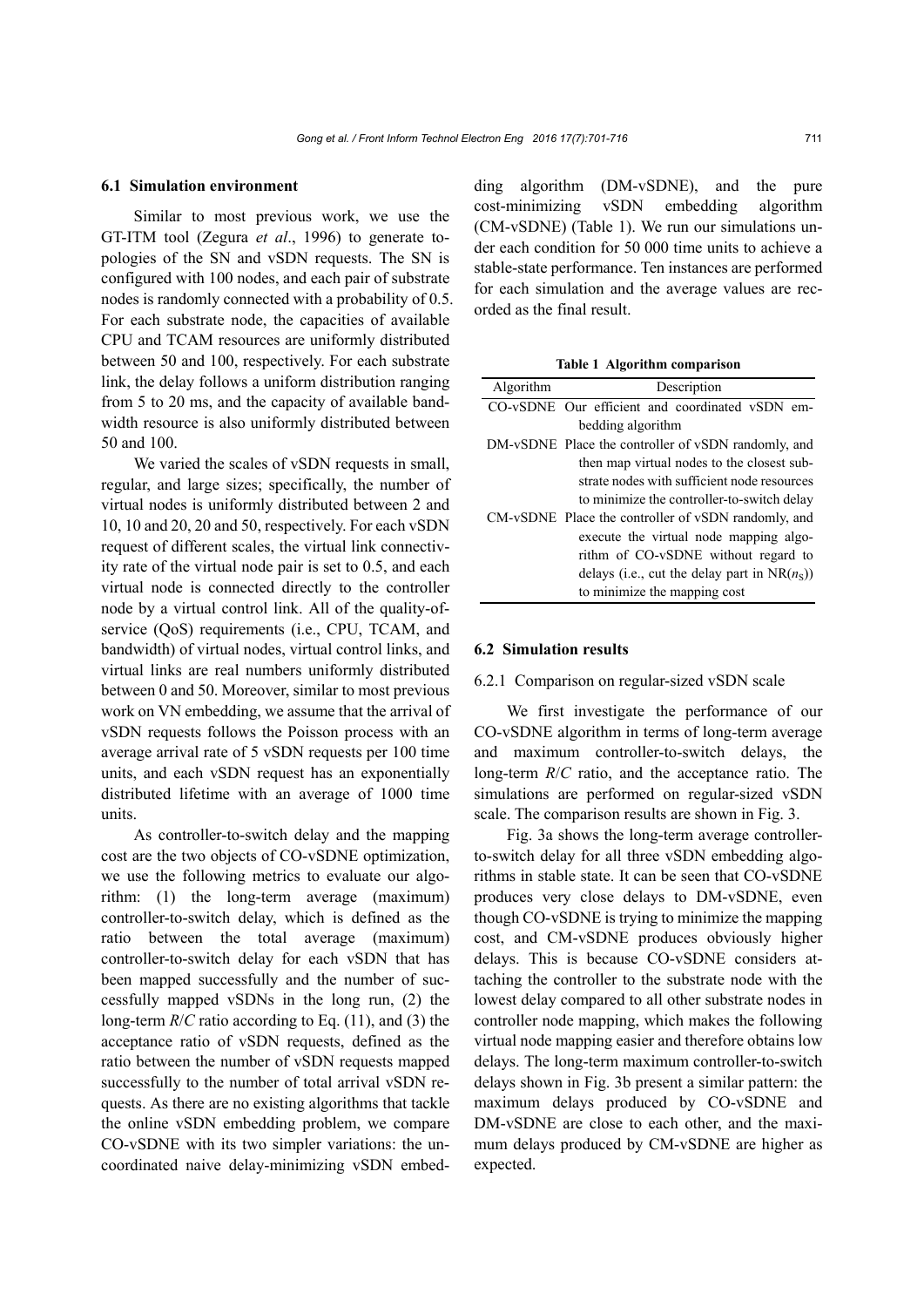

**Fig. 3 Comparisons between our algorithm and others on regular-sized vSDN scales in stable state: (a) long-term average controller-to-switch delay; (b) long-term maximum controller-to-switch delay; (c) long-term** *R***/***C* **ratio; (d) acceptance ratio** 

Fig. 3c shows the long-term *R*/*C* ratio for all three vSDN embedding algorithms in stable state. It can be seen that the *R*/*C* ratio of CO-vSDNE is a little higher than that of CM-vSDNE and obviously higher than that of DM-vSDNE. This is because: (1) CO-vSDNE pre-considers the following mapping steps in controller node mapping, which facilitates the subsequent mappings; (2) according to the definition of the *R*/*C* ratio, the cost of mapping virtual links has significant effect on the *R*/*C* ratio. Thus, CO-vSDNE achieves a higher *R*/*C* ratio because it considers reducing the number of hops of substrate paths, and tries to map the virtual nodes to the substrate nodes nearby in the virtual node mapping stage, leading to a low cost of link mapping and higher *R*/*C* ratio.

Fig. 3d shows the acceptance ratio for all three vSDN embedding algorithms in stable state. The acceptance ratio of our CO-vSDNE is larger than those of others. Moreover, the average acceptance ratio of CO-vSDNE is almost 0.887, which is the largest among all considered algorithms. This is

because CO-vSDNE coordinates the two mapping stages by pre-considering link mapping in the node mapping stage. In addition, the higher *R*/*C* ratio obtained by CO-vSDNE indicates a higher resource utilization, which further leads to accepting more vSDN requests at finite SN resources.

#### 6.2.2 Impact of vSDN scales on performance

To evaluate the impact of vSDN scales on the performance of our CO-vSDNE algorithm, we generate two more different-sized vSDN requirements mentioned in Section 6.1: small-sized vSDNs with the number of virtual nodes uniformly distributed between 2 and 10, and large-sized vSDNs with the number of virtual nodes distributed between 20 and 50. The comparison results among three algorithms are shown in Fig. 4. From these results, we have the following observations.

First, as the vSDN scale increases, all three algorithms maintain the same rank in terms of the long-term average and maximum controller-to-switch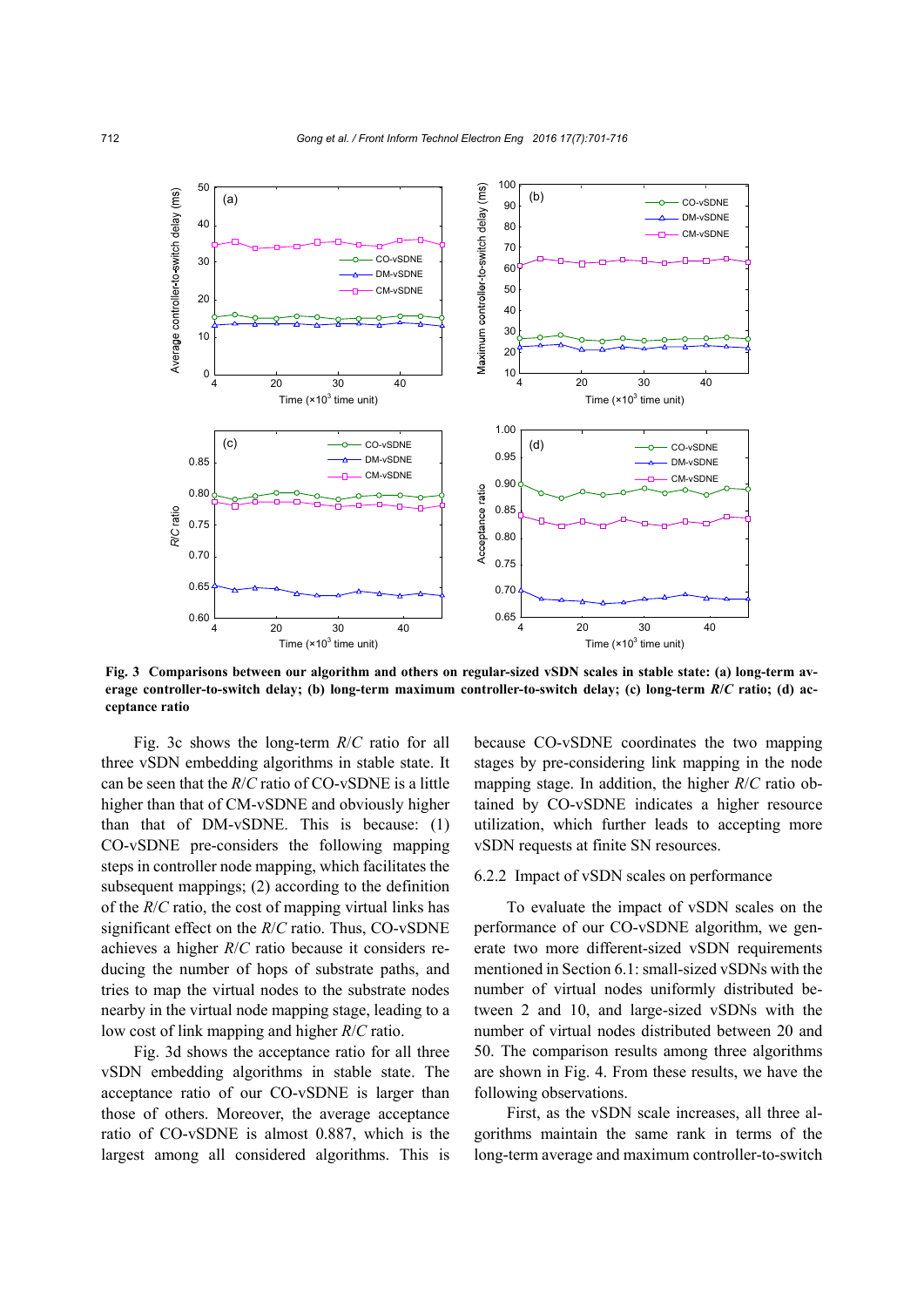

**Fig. 4 Comparisons between our algorithms and others on different-sized vSDN scales in stable state: (a) long-term average controller-to-switch delay; (b) long-term maximum controller-to-switch delay; (c) long-term** *R***/***C* **ratio;** (d) acceptance ratio

delays, the long-term *R*/*C* ratio, and the acceptance ratio. In addition, since CO-vSDNE coordinates node mapping and link mapping when embedding a vSDN request, it always obtains a larger value than DM-vSDNE in terms of the *R*/*C* ratio and the acceptance ratio, and a smaller value than CM-vSDNE in terms of average and maximum controllerto-switch delays.

Second, as the vSDN scale increases, from Figs. 4a and 4b we can see that the long-term average and maximum controller-to-switch delays of CO-vSDNE and DM-vSDNE are close to each other, while the relative delays of CO-vSDNE to that of CM-vSDNE decline. Specifically, for small-sized vSDN requests, CO-vSDNE saves 62.5% average delay and 66.7% maximum delay than CM-vSDNE. However, for regular-sized vSDN requests, CO-vSDNE saves 56.2% average delay and 58.5% maximum delay than CM-vSDNE. When the vSDN scale expands to large sizes, the relative average delays drop to 26.7%, and the relative maximum delays drop to 35.5%.

Third, from Figs. 4c and 4d, which illustrate the long-term *R*/*C* ratio and the acceptance ratio, we can see that as the vSDN requests scale from small to large sizes, the *R*/*C* ratio and the acceptance ratio decrease for all three algorithms. This is because with the increasing scale of vSDN requests, they require more resources (i.e., CPU, TCAM, and bandwidth) when embedded to the SN. Thus, virtual links are more likely to be assigned to longer substrate paths and consume more resources due to the limitaion of bandwidth resources in the SN, leading to a decreasing *R*/*C* ratio. Besides, because of the increasing resource consumption in the SN by larger vSDN requests, the mapping of newly arriving vSDN requests may fail for lacking of substrate resources, resulting in a low acceptance ratio.

Fourth, as the vSDN scale increases, from Figs. 4c and 4d we can see that CO-vSDNE performs almost as well as CM-vSDNE in terms of the long-term *R*/*C* ratio and the acceptance ratio. The reasons are as follows: (1) Both CM-vSDNE and CO-vSDNE try to map virtual nodes to substrate nodes nearby in the virtual node mapping stage. As a result, the number of hops of substrate paths to which virtual links are mapped is reduced, leading to low cost of mapping virtual links and high *R*/*C* ratio. (2) CM-vSDNE places the controller of vSDN randomly, which might result in higher cost of mapping virtual control links and fewer available bandwidth resources for mapping virtual links compared with CO-vSDNE. However, since it maps virtual nodes according to NR without regard to delay, CM-vSDNE could reduce the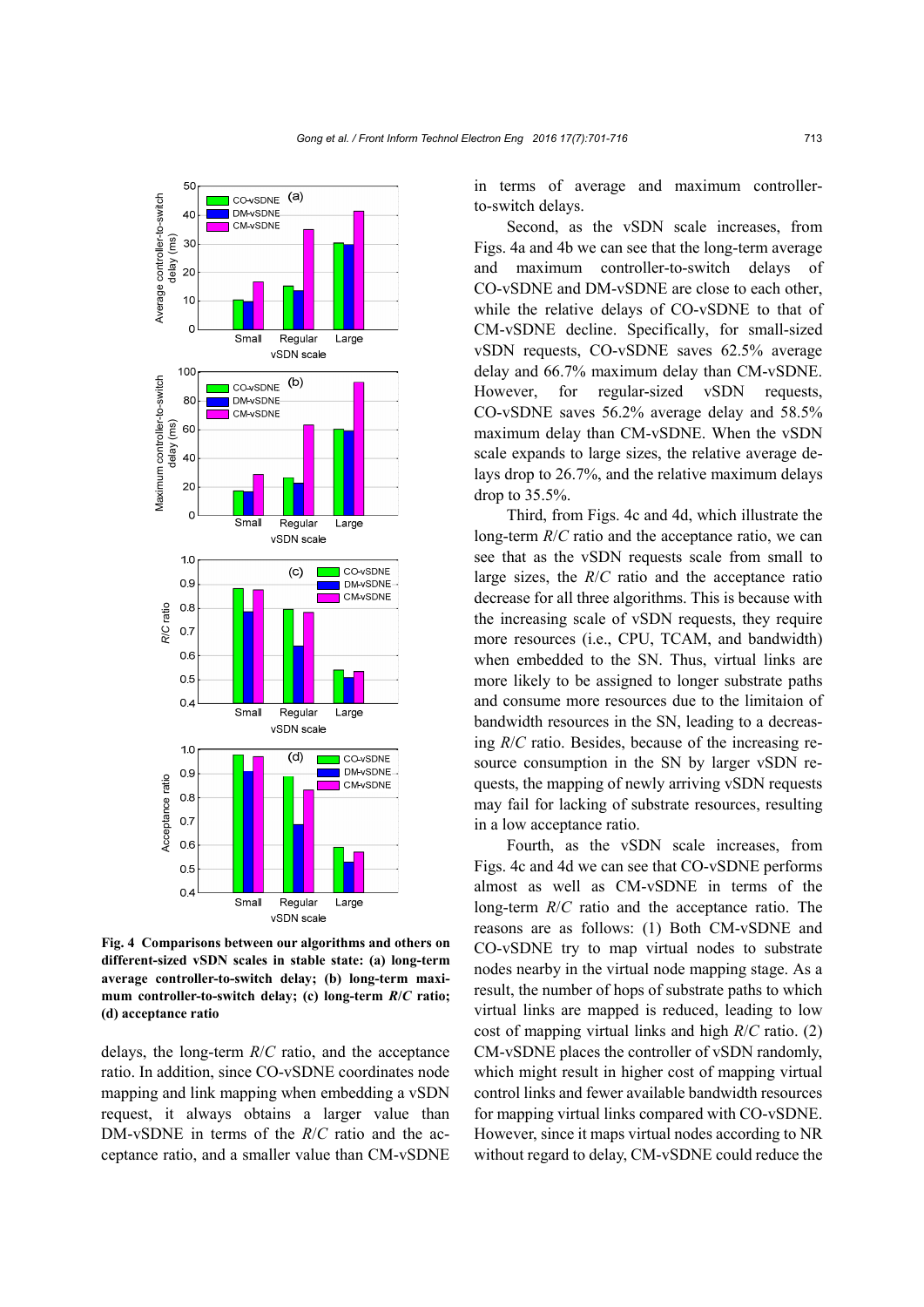number of hops of substrate paths to which virtual links might be mapped more effectively than CO-vSDNE in the virtual node mapping stage. (3) For small-sized vSDN requests, they consume fewer substrate resources when embedded to the SN, and thus the SN has enough resources for accepting more vSDN requests, leading to a high *R*/*C* ratio and a high acceptance ratio among all three algorithms. When the vSDN scale expands to a large size, the *R*/*C* ratio and acceptance ratio for all three algorithms become low due to high resource requirements of vSDN requests and the lack of substrate resources.

#### **6.3 End-to-end delay and throughput emulation**

For the evaluation of end-to-end delay and throughput, we use Mininet 2.2 to emulate the operation of an SDN with multiple vSDNs placed on it. Twenty different vSDNs are embedded on six SNs sliced using FlowVisor. We set the number of substrate nodes between 50 and 100 and the number of virtual nodes for each vSDN from 5 to 20. Other settings are the same as those in Section 6.1. The end-to-end delays are measured by 'ping', and the throughputs are measured by executing file transfer between each pair of nodes via the Transmission Control Protocol (TCP) with the Iperf tool. We record the arithmetic means as the final results (Figs. 5 and 6).

Fig. 5 shows the average end-to-end delays for all three vSDN embedding algorithms. It can be seen that CO-vSDNE performs considerably better than CM-vSDNE, offering an average delay reduction of 48.5% compared to CM-vSDNE. This is because CO-vSDNE considers the coordination between the controller placement and the following mapping steps, and tries to map the virtual nodes to the substrate nodes nearby in the SN, resulting in low end-to-end delays. DM-vSDNE maps virtual nodes to substrate nodes which are as close to the controller as possible, so it is good at minimizing both controller-to-switch delays and end-to-end delays, and can perform similar to CO-vSDNE.

Fig. 6 shows the average throughput for all three vSDN embedding algorithms. It can be seen that the average throughput of our CO-vSDNE is close to that of CM-vSDNE and obviously larger than that of DM-vSDNE. The reason is that both CO-vSDNE and CM-vSDNE prefer to select substrate nodes with large available resources in the node mapping stage, which helps balance the stress on the SN and leads to larger throughput. DM-vSDNE performs the worst in terms of throughput since it maps the vSDN in a confined area without any regard to node or link stress.

The emulation results indicate that our proposed vSDN embedding algorithm can improve the performance of vSDNs in a realistic network emulation environment.



**Fig. 5 Comparison of average end-to-end delay** 



# **7 Conclusions**

VN embedding is a key problem in network virtualization. In this paper, we study the technique to perform vSDN embedding in an SDN virtualization environment. The goal of our study is to minimize the controller-to-switch delay and the mapping cost. Specifically, we first build the network model in an SDN virtualization environment and formulate the vSDN embedding problem into a multi-objective integer linear programming. To solve this formulation, we propose a novel online vSDN embedding algorithm CO-vSDNE, which performs controller placement, virtual node mapping, and link mapping in a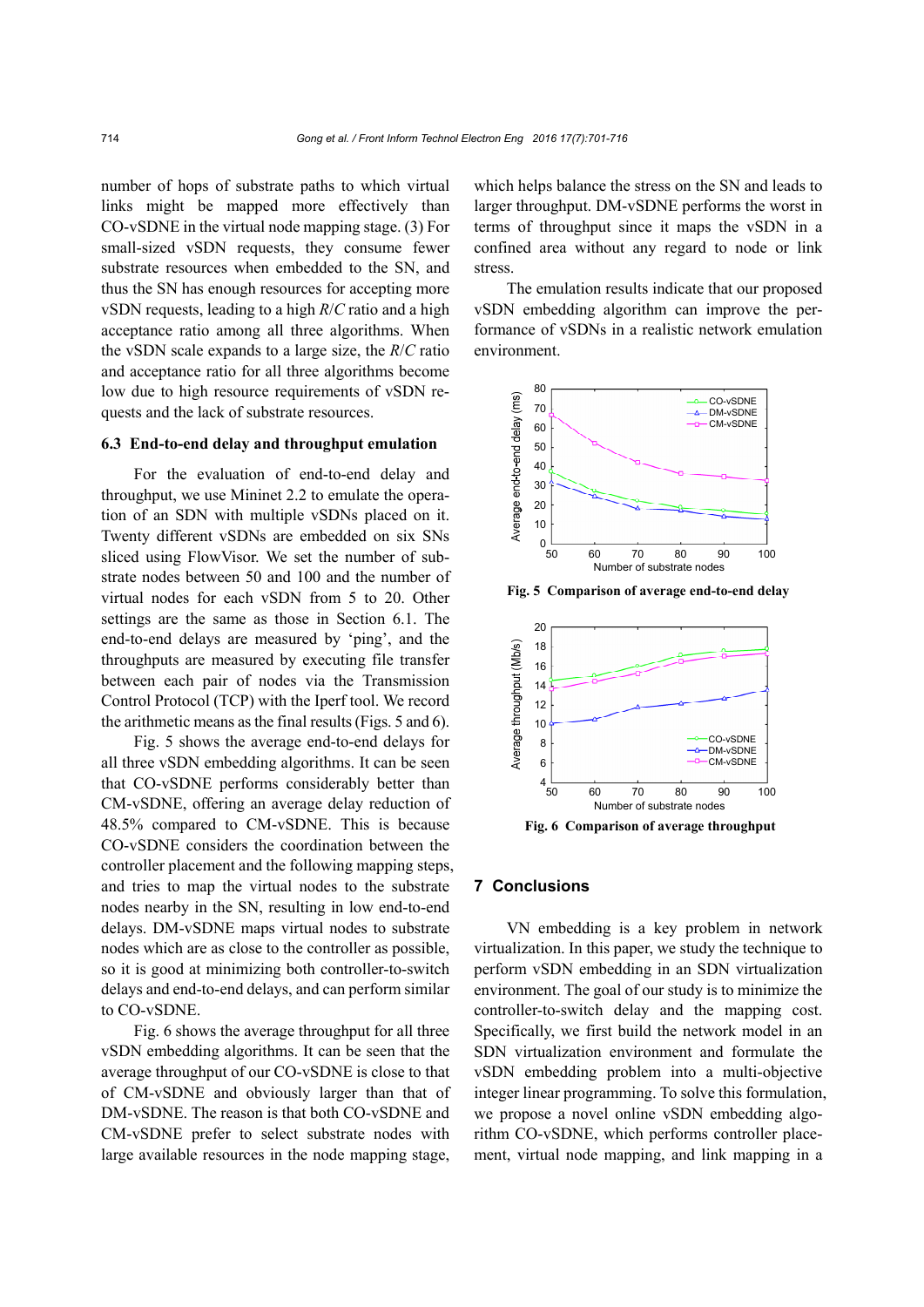coordinated way. Simulation and emulation results showed that the proposed algorithm achieves good performance in terms of the average and maximum controller-to-switch delays, the *R*/*C* ratio, the acceptance ratio, the end-to-end delay, and the throughput under different-sized vSDN scales.

In the future, we plan to consider the vSDN reconfiguration in our algorithm to further improve the embedding performance. Besides, we will extend our work by considering more aspects of vSDN embedding problems, e.g., energy consumption, fault tolerance, and security issues.

#### **References**

- Andersen, D.G., 2002. Theoretical Approaches to Node Assignment. Available from http://www.cs.cmu.edu/~dga/ papers/andersen-assign.ps [Accessed on Sept. 20, 2010].
- Blenk, A., Basta, A., Reisslein, M., *et al*., 2016. Survey on network virtualization hypervisors for software defined networking. *IEEE Commun. Surv. Tutor*., **18**(1):655-685. http://dx.doi.org/10.1109/COMST.2015.2489183
- Bozakov, Z., Papadimitriou, P., 2012. AutoSlice: automated and scalable slicing for software-defined networks. Proc. ACM CoNEXT Student Workshop, p.3-4. http://dx.doi.org/10.1145/2413247.2413251
- Cheng, X., Su, S., Zhang, Z., *et al*., 2011. Virtual network embedding through topology-aware node ranking. *ACM SIGCOMM Comput. Commun. Rev*., **41**(2):38-47. http://dx.doi.org/10.1145/1971162.1971168
- Corin, R.D., Gerola, M., Riggio, R., *et al.*, 2012. VeRTIGO: network virtualization and beyond. European Workshop on Software Defined Networks, p.24-29. http://dx.doi.org/10.1109/EWSDN.2012.19
- Demirci, M., Ammar, M., 2014. Design and analysis of techniques for mapping virtual networks to software-defined network substrates. *Comput. Commun*., **45**:1-10. http://dx.doi.org/10.1016/j.comcom.2014.03.008
- Di, H., Anand, V., Yu, H.F., 2014. Design of reliable virtual infrastructure with resource sharing. *Comput. Netw.*, **62**:137-151. http://dx.doi.org/10.1016/j.bjp.2013.09.022
- Ding, J., Huang, T., Liu, J., *et al*., 2015. Virtual network embedding based on real-time topological attributes. *Front. Inform. Technol. Electron. Eng.*, **16**(2):109-118. http://dx.doi.org/10.1631/FITEE.1400147
- Drutskoy, D., Keller, E., Rexford, J., 2013. Scalable network virtualization in software-defined networks. *IEEE Internet Comput*., **17**(2):20-27. http://dx.doi.org/ 10.1109/MIC.2012.144
- Eppstein, D., 1998. Finding the *k* shortest paths. *SIAM J. Comput*., **28**(2):652-673.

http://dx.doi.org/10.1137/S0097539795290477

Fischer, A., Botero, J.F., Till Beck, M., *et al.*, 2013. Virtual network embedding: a survey. *IEEE Commun. Surv. Tutor*., **15**(4):1888-1906. http://dx.doi.org/10.1109/SURV.2013.013013.00155

- Heller, B., Sherwood, R., McKeown, N., 2012. The controller placement problem. *ACM SIGCOMM Comput. Commun. Rev*., **42**(4):473-478. http://dx.doi.org/10.1145/2377677.2377767
- Hu, Y., Wang, W., Gong, X., *et al*., 2013. Reliability-aware controller placement for software-defined networks. Proc. IFIP/IEEE Int. Symp. on Integrated Network Management, p.672-675.
- Khan, A., Zugenmaier, A., Jurca, D., *et al*., 2012. Network virtualization: a hypervisor for the Internet? *IEEE Commun. Mag*., **50**(1):136-143. http://dx.doi.org/10.1109/MCOM.2012.6122544
- Koponen, T., Amidon, K., Balland, P., *et al*., 2014. Network virtualization in multi-tenant datacenters. USENIX Conf. on Networked System Design and Implementation, p.203-216.
- Lantz, B., Heller, B., McKeown, N., 2010. A network in a laptop: rapid prototyping for software-defined networks. Proc. 9th ACM SIGCOMM Workshop on Hot Topics in Networks, p.19:1-19:6. http://dx.doi.org/10.1145/1868447.1868466
- Li, X.L., Wang, H.M., Guo, C.G., *et al*., 2012. Topology awareness algorithm for virtual network mapping. *J. Zhejiang Univ.-Sci. C (Comput. & Electron.)*, **13**(3):178- 186. http://dx.doi.org/10.1631/jzus.C1100282
- Li, X.L., Wang, H.M., Ding, B., *et al*., 2014. Resource allocation with multi-factor node ranking in data center networks. *Fut. Gener. Comput. Syst.*, **32**:1-12. http://dx.doi.org/10.1016/j.future.2013.09.028
- Liu, S.H., Cai, Z.P., Xu, H., *et al*., 2015. Towards securityaware virtual network embedding. *Comput. Netw*., **91**:151-163.

http://dx.doi.org/10.1016/j.comnet.2015.08.014

- McKeown, N., Anderson, T., Balakrishnan, H., *et al*., 2008. OpenFlow: enabling innovation in campus networks. *ACM SIGCOMM Comput. Commun. Rev*., **38**(2):69-74. http://dx.doi.org/10.1145/1355734.1355746
- Mijumbi, R., Serrat, J., Rubio-Loyola, J., *et al*., 2014. Dynamic resource management in SDN-based virtualized networks. Int. Conf. on Network and Service Management, p.412-417.

http://dx.doi.org/10.1109/CNSM.2014.7014204

Salvadori, E., Corin, R.D., Broglio, A., *et al*., 2011. Generalizing virtual network topologies in OpenFlow-based networks. IEEE Global Telecommunications Conf., p.1-6.

http://dx.doi.org/10.1109/GLOCOM.2011.6134525

- Schrijver, A., 1998. Theory of Linear and Integer Programming. Wiley, New York, USA.
- Sherwood, R., Gibb, G., Yap, K.K., *et al*., 2010. Can the production network be the testbed? 9th USENIX Symp. on Operating System Design and Implementation, p.1-6.
- Su, S., Zhang, Z.B., Liu, A.X., *et al*., 2014. Energy-aware virtual network embedding. *IEEE/ACM Trans. Netw*., **22**(5):1607-1620.

http://dx.doi.org/10.1109/TNET.2013.2286156